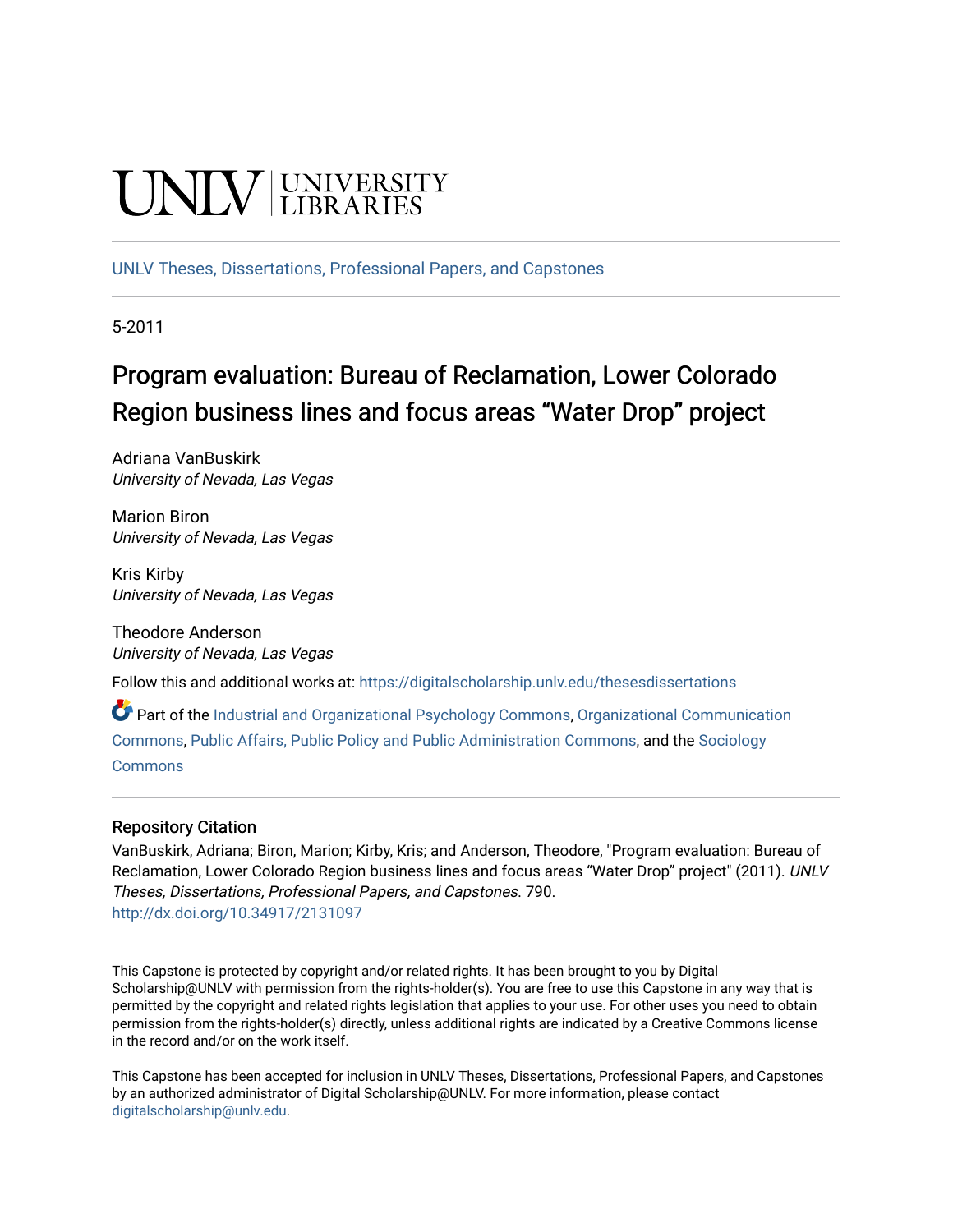# **Program Evaluation: Bureau of Reclamation, Lower Colorado Region Business Lines & Focus Areas "Water Drop" Project**

Adriana VanBuskirk Marion Biron Kris Kirby Theodore Anderson PUA 791 – Spring 2011

Dr. Christopher Stream May 6, 2011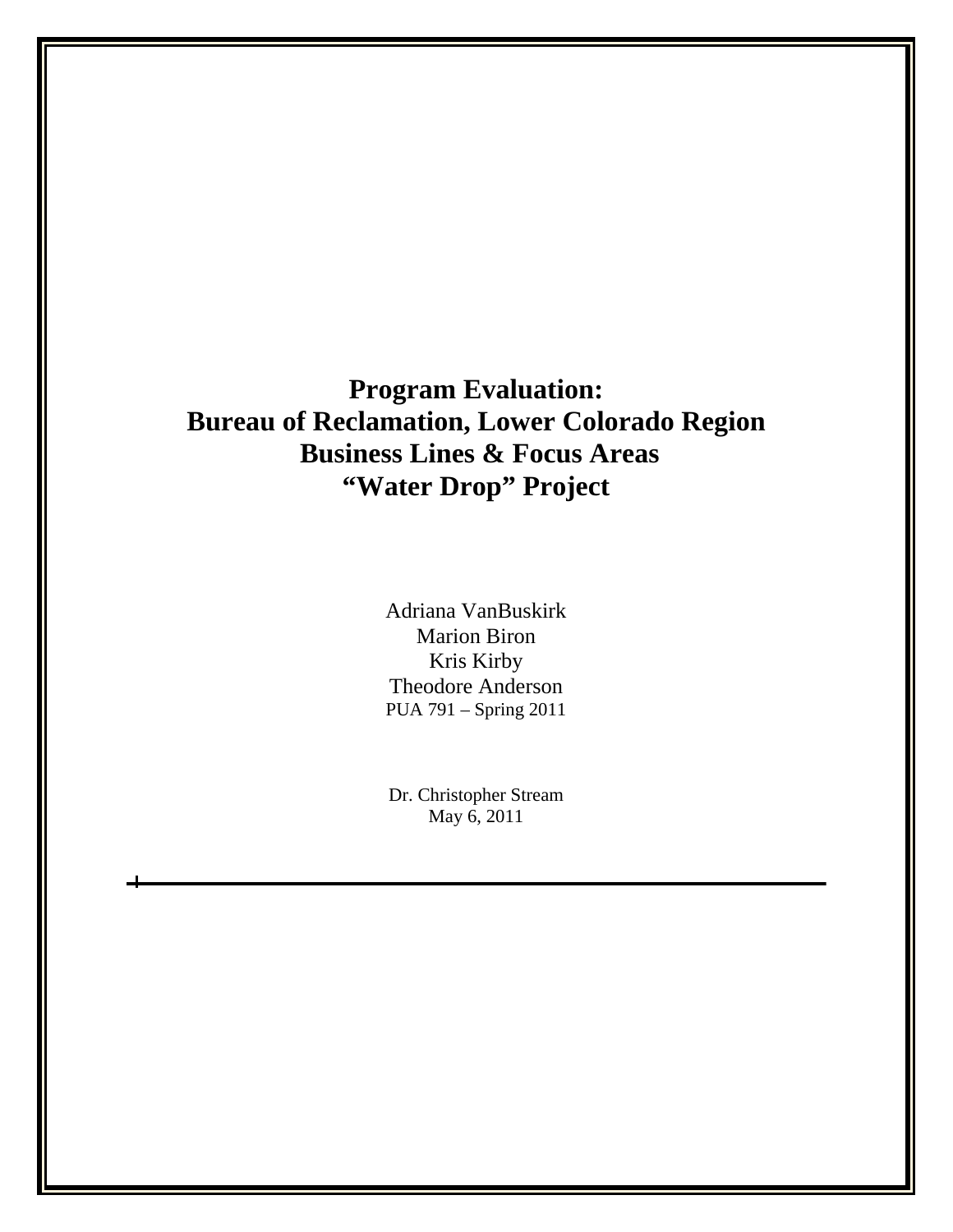| 2011 Business Lines & Focus Areas: Findings, Conclusions & Correlations30 |  |
|---------------------------------------------------------------------------|--|
|                                                                           |  |
|                                                                           |  |
|                                                                           |  |
|                                                                           |  |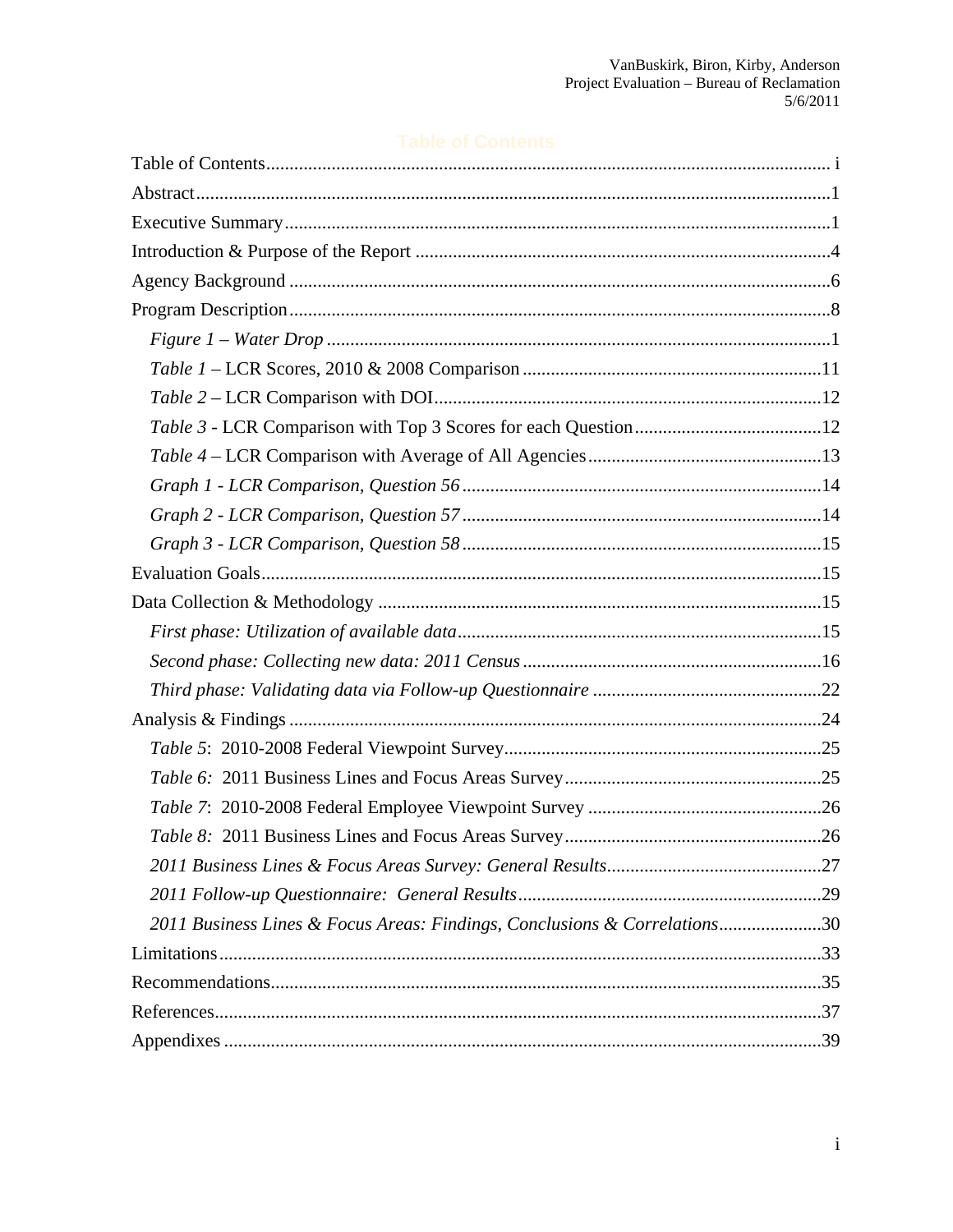#### **Abstract**

*This paper examines how familiar Bureau of Reclamation employees in the Lower Colorado Region are with the region's goals and priorities and how well they understand their individual role in relationship to those goals and priorities. It also analyzes the effectiveness of the communication strategies in place to communicate the goals and priorities of the organization.*

#### **Executive Summary**

This project explores an agency's efforts to build and maintain an environment that effectively connects its employees to the organizational culture. The report looks at employees' association to the overall mission of a subgroup of a larger organization, specifically, the Lower Colorado Region (LCR) of the Bureau of Reclamation (Reclamation), a federal agency operating within the Department of the Interior (DOI).

The search for better understanding of this connection arose after the result of two employee viewpoint surveys conducted two years apart found that only slightly over half of the organization's employees thought that leadership was effectively communicating and promoting the goals and priorities of the organization (Appendix A, Questions 56-58). In response, LCR leadership entered into a process to better connect employees to the agency goals and priorities. This effort resulted in the development of a list of goals and priorities focusing on three business lines: water, power, land and environment, and to ensure inclusion of all functions in the organization, three focus areas were also developed: leadership, people, and mandates. The concepts were incorporated into a catchy icon, the "Water Drop" (Figure 1).

The problem for this project is defined by agency leadership as an inadequate level of employee connection with the organization's Business Lines and Focus Areas as defined in the Water Drop. The overall evaluation goals seek to quantify employee connection to the Business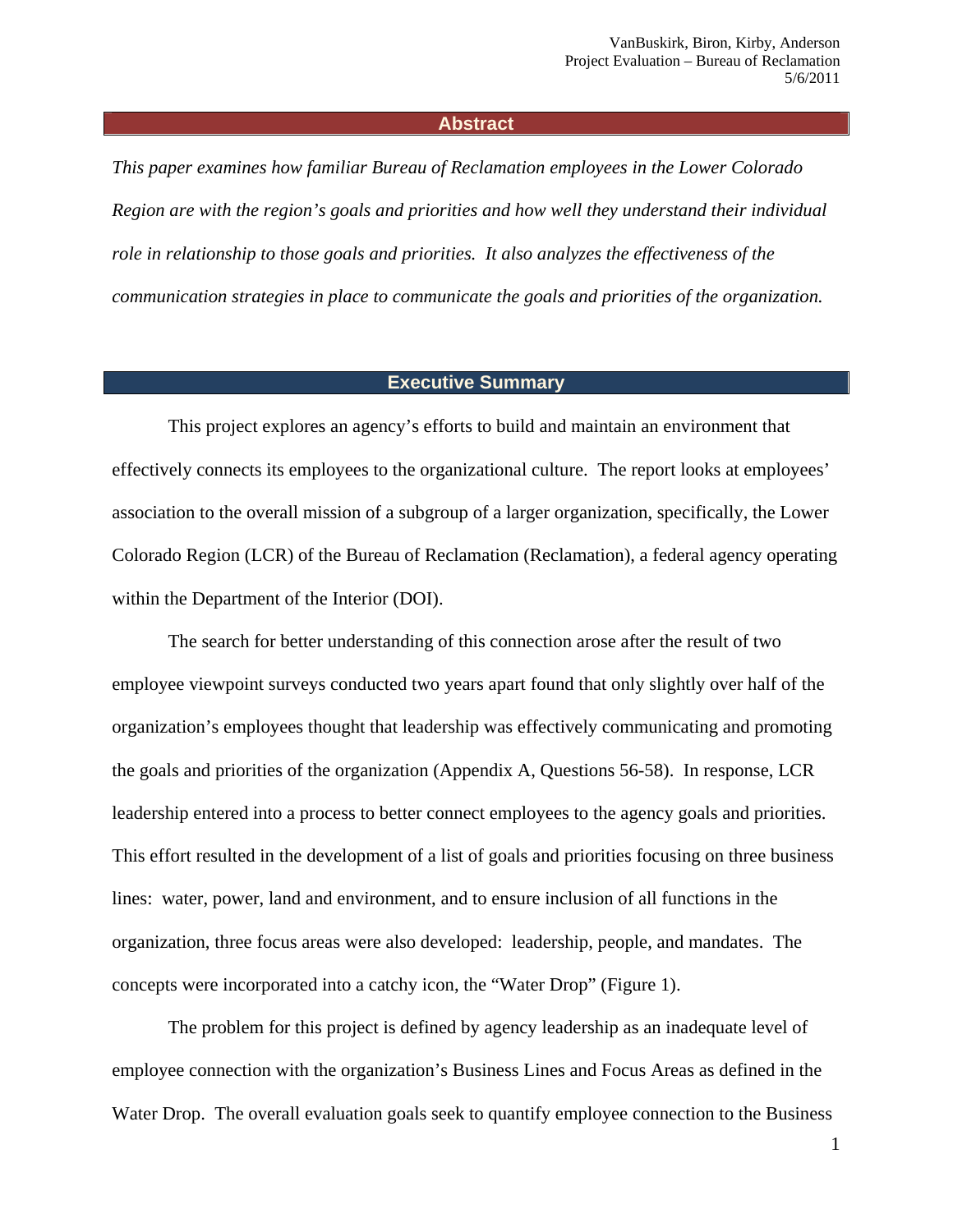Lines and Focus Areas, identify existing communication strategies that are working well, and make recommendations for additional communication strategies that could be utilized to more effectively connect employees to the Business Lines and Focus Areas.

A quantitative evaluation was conducted through a census of the entire LCR via an electronic survey (Schutt, 2009, pp. 17, 154). Follow-up surveys were administered to a sample of randomly selected employees (Schutt, 2009, p. 157) and were utilized to validate data collected in the electronic surveys. Findings will be utilized by agency leadership to identify which communication strategies are most effective and which need improvement. SurveyMonkey™ was utilized to conduct an eleven-question electronic survey, collect responses, and manage and analyze the data. The response rate was 36.9%: 81.4% nonsupervisory employees, and 18.6% supervisory employees. An in-person follow-up questionnaire was utilized to validate the data gathered in the electronic surveys. This survey was distributed to 56 people (out of 116 invited – 48% response).

In general, the findings in the electronic survey demonstrated that the majority of respondents were familiar with both the Business Lines and Focus Areas (74%) and the Water Drop (83%). The follow-up questionnaire further verified these results. The four most effective communication methods identified in both surveys were employee meetings, supervisor, Reclamation intranet, and electronic mail. A fifth option not included in the electronic survey but written in repeatedly in the questionnaire was Regional Director/Upper Management. As the survey questions became more specific regarding individual facets of the Business Lines and Focus Areas, respondents' answers showed less familiarity with the specific details of the program, indicating that there is a high-level familiarity with the programs, but not necessarily an in-depth understanding.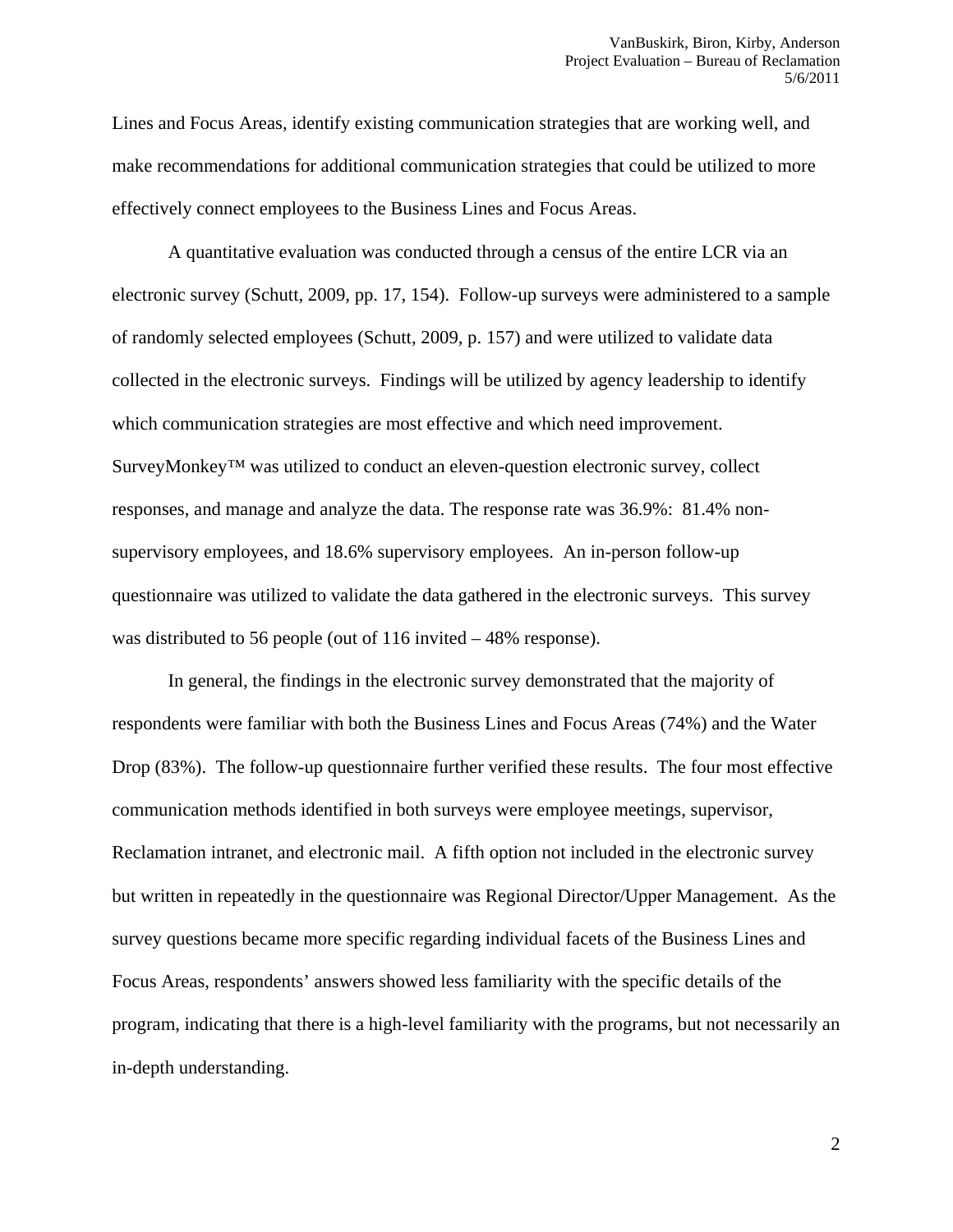As such, the recommendations focus around expanding communication efforts by increasing employee exposure to the Water Drop through additional methods, including sharing the results of the survey with all employees, repeating the survey on an annual basis, reinforcing the incorporation of program elements into employee performance standards via the strategic plan, using the Water Drop on all media, and including key definitions for the Water Drop components.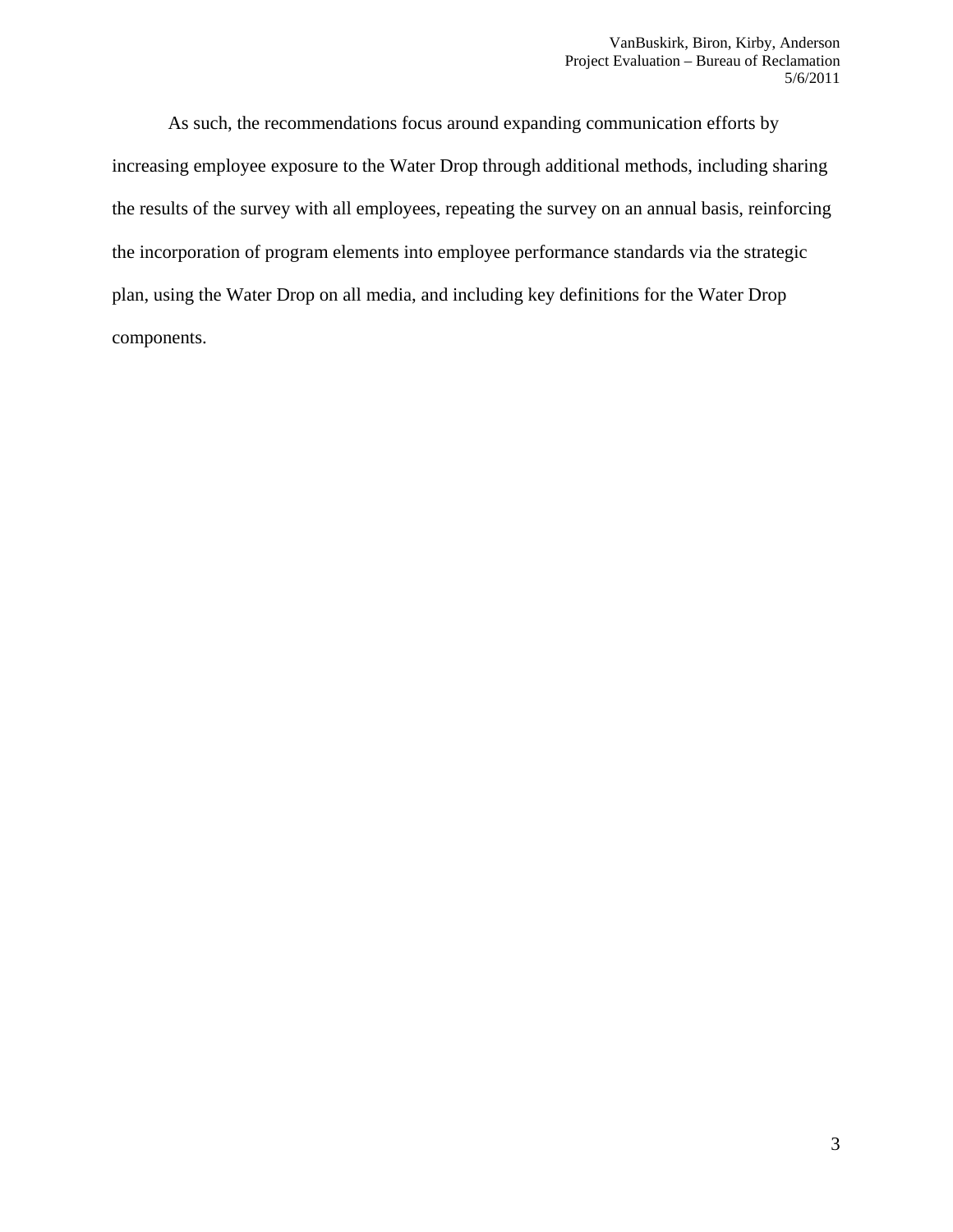#### **Introduction & Purpose of the Report**

This project explores an agency's efforts to build and maintain an environment that effectively connects its employees to the organizational culture. The report looks at employees' association to the overall mission of a subgroup of a larger organization, specifically, the Lower Colorado Region (LCR) of the Bureau of Reclamation (Reclamation), a federal agency operating within the Department of the Interior (DOI). Leadership in the LCR desired to perform an evaluation to better understand employee connections with its regional goals and priorities and they requested assistance from graduate students in the Master of Public Administration (MPA) program at the University of Nevada Las Vegas (UNLV) to accomplish the evaluation. In order to meet the agency's needs, this evaluation delves into LCR employees' awareness of the region's goals and priorities and the level of association individual employees have with the goals and priorities. In addition, the evaluation considers the effectiveness of the associated communication strategies in place to convey the goals and priorities, a critical piece to the overall success of the employee connection to agency goals and priorities.

A quantitative evaluation was conducted through a census of the entire LCR via web survey (Schutt, 2009, pp. 17, 154). Follow-up surveys were administered to a sample of randomly selected employees (Schutt, 2009, p. 157) and were utilized to validate data collected in the electronic surveys via repetitive questions that allowed respondents to fill in their own answers, rather than select from a pre-determined list. The findings will be utilized by agency senior management to identify which communication strategies are most effective and which need improvement. In addition, the findings will assist them in determining whether they were successful in creating performance measures that specifically connect work products to goals and priorities at all levels in the organization.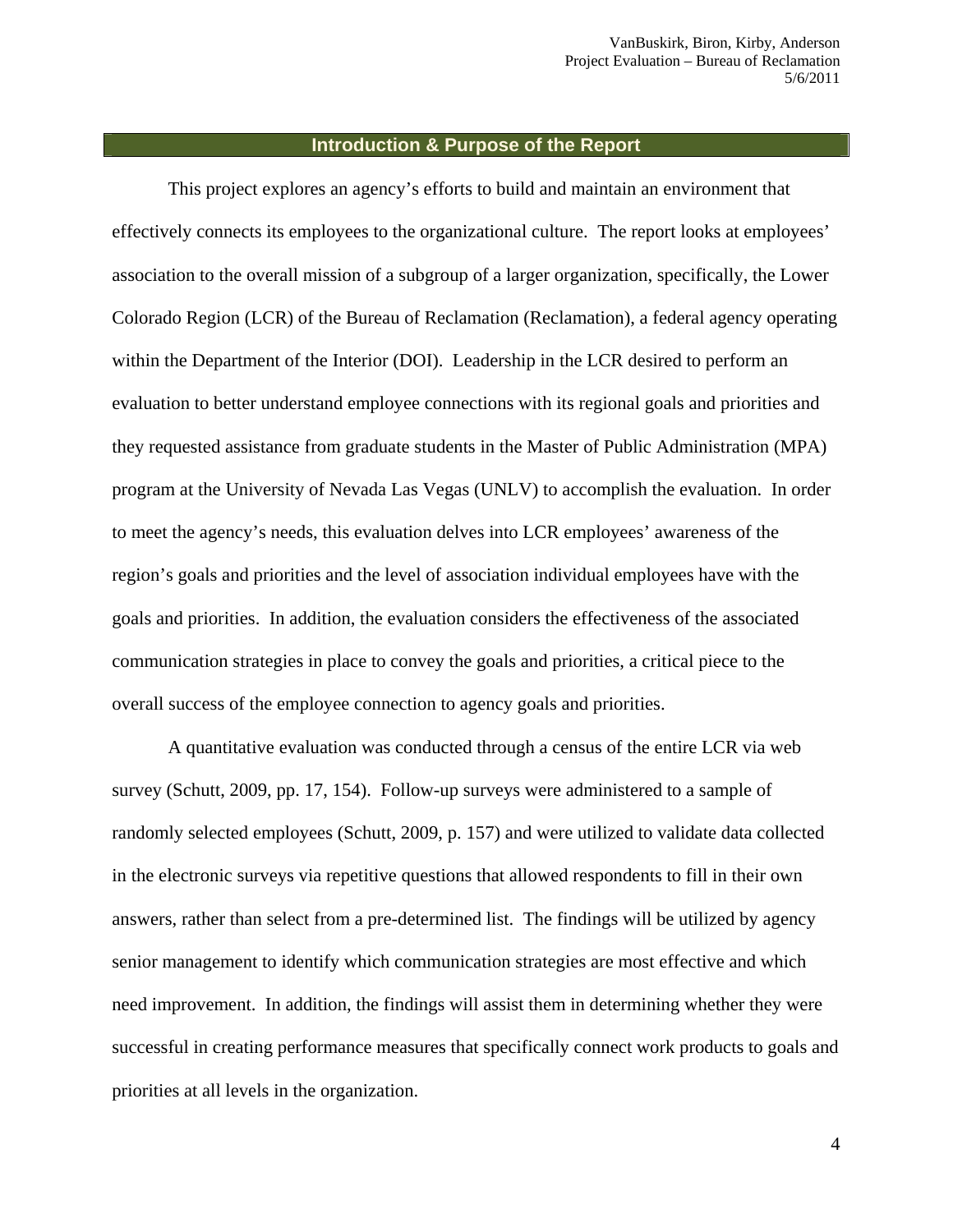The search for better understanding of this connection arose after the result of two employee viewpoint surveys conducted two years apart found that only slightly over half of the organization's employees thought that leadership was effectively communicating and promoting the goals and priorities of the organization (Appendix A, Questions 56-58). The employee viewpoint survey being referenced "was administered to full-time, permanent employees of Departments and large agencies" in the federal government and was completed "for the first time in 2002 and then repeated in 2004, 2006, 2008 and most recently in February/March of 2010" (Office of Personnel Management [OPM], 2010, What is the FedView Survey? [What]). Officially called the "Federal Employee Viewpoint Survey," it is a "tool that measures employees' perceptions of whether, and to what extent, conditions that characterize successful organizations are present in their agencies" (OPM, 2010, What). Within the 2008 and 2010 surveys, of the 78 questions that were included in both surveys, there were three specific questions that focused on employees' perception of the ability of leadership to communicate and evaluate the agency goals and priorities:

- *Managers communicate the goals and priorities of the organization*
- *Managers review and evaluate the organization's progress toward meeting its goals and objectives.*
- *Managers promote communication among different work units (for example, about projects, goals, needed resources)* (Appendix A, Questions 56-58).

In 2008 and again in 2010, agency leadership was not satisfied with the responses to these three questions. As a result, they continue to pursue opportunities for improvement in this area, which resulted in the request for the program evaluation being submitted to the UNLV MPA program.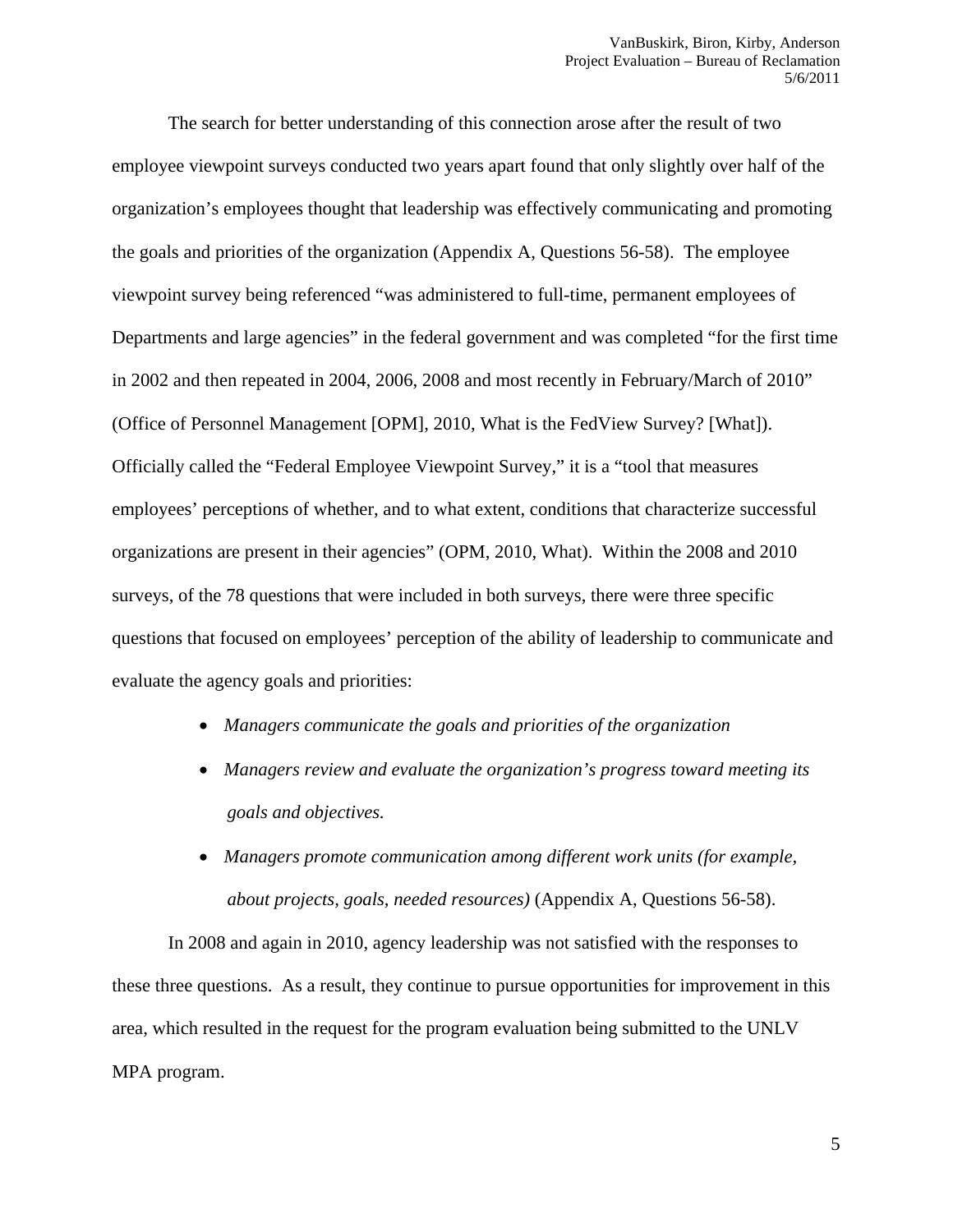#### **Agency Background**

Created in 1902 by an Act of Congress, Reclamation, an agency of the Department of the Interior (DOI), has constructed "more than 600 dams and reservoirs," and operates "dams, powerplants, and canals" in 17 western states (Reclamation, 2011, Bureau of Reclamation - About Us [About Us]). "The Reclamation Act sought to promote agriculture in the arid west through the construction of large-scale irrigation projects" (National Park Service [NPS], 2011, Newlands House) and the agency notes that its programs and infrastructure "led to homesteading and promoted economic development of the west" (Reclamation, 2011, About Us). Today, Reclamation is the "largest wholesaler of water in the country," delivering water to more than 31 million people, and the "second largest producer of hydroelectric power in the United States," operating 58 power plants that "annually provide more than 40 billion kilowatt hours generating nearly a billion dollars in power revenues and produce enough electricity to serve 3.5 million homes" (Reclamation, 2011, About Us).

The agency is divided into five regions, the Great Plains, Pacific Northwest, Mid-Pacific, Upper Colorado and Lower Colorado (Reclamation, 2011, About Us). The LCR has approximately 830 employees, "serves as the 'water master' for the last 688 miles of the Colorado River within the United States" and operates in five states, Arizona, California, New Mexico, Nevada, and Utah, with its headquarters in Boulder City, Nevada, just outside of Las Vegas (Reclamation, 2011, Welcome to the Bureau of Reclamation's Lower Colorado Region [LCR]). This region also houses the agency's icon, Hoover Dam, which bridges the States of Arizona and Nevada and was constructed in the 1930's during the Great Depression (Reclamation, 2011, About Us; Reclamation, 2011, Hoover Dam, Frequently Asked Questions and Answers: The Dam [faqs – Dam]).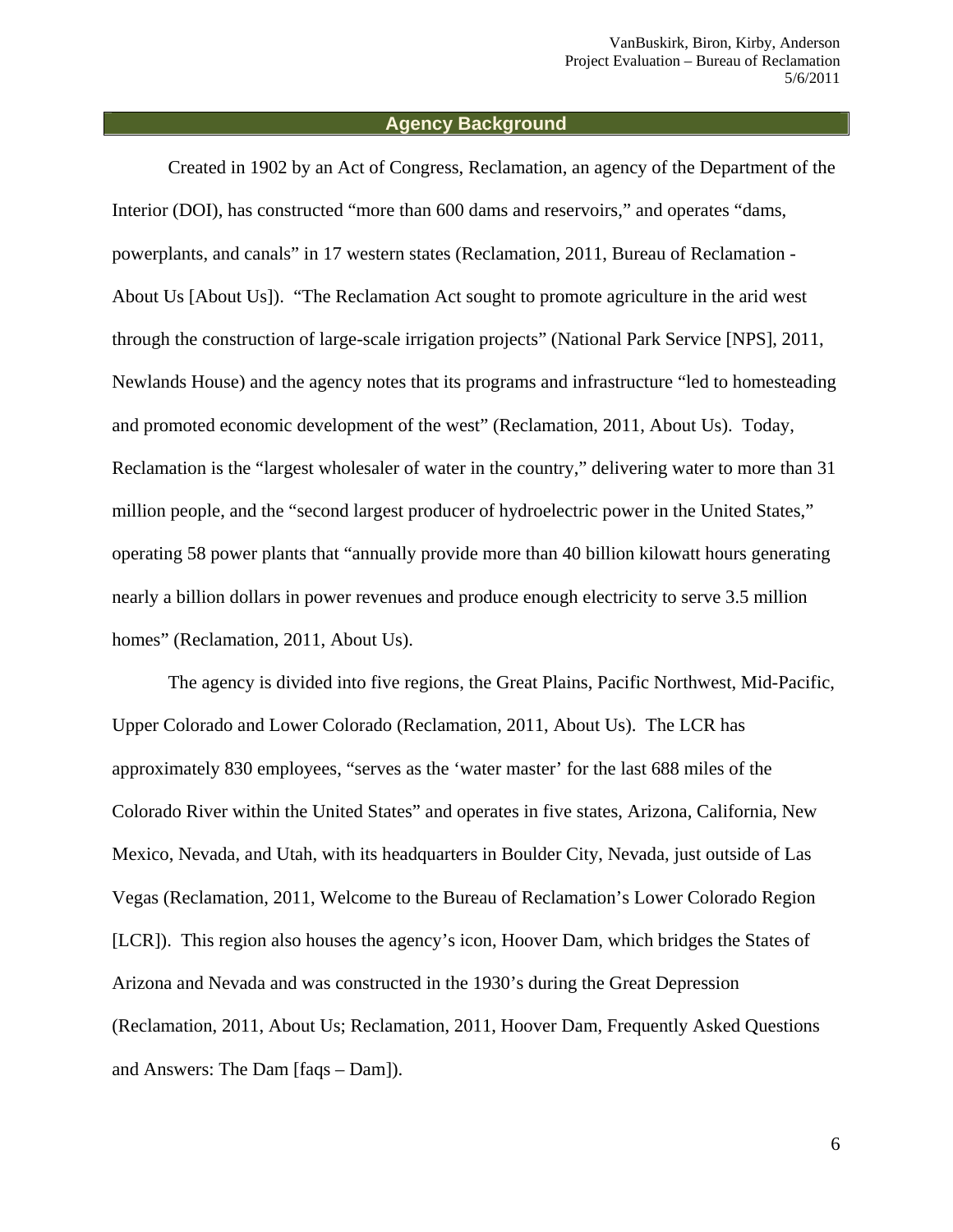Since its founding, the agency has had strong ties to the State of Nevada and the desert southwest. In fact, the primary writer of the Reclamation Act of 1902 was Nevada Senator Francis G. Newlands, and the agency's first project was an irrigation project in Nevada's Lahontan Valley (NPS, 2011, Newlands House). In addition, Boulder City itself was constructed to house workers building Hoover Dam and Reclamation has a large presence in the town. Although the LCR is not the largest region in the agency, nor does it receive the most funding (Reclamation, 2011, Budget Justifications), its association with the State of Nevada and Hoover Dam likely give it a strong sense of connection with the founding and early growth of the agency. Exploration of the evolution of this agency into the culture that exists today is outside the scope of this evaluation. However, that evolution is worth mentioning as it does play an important role in the emphasis that agency leadership is placing on sustaining a culture that connects its employees to the larger mission of the organization. Leadership's astute observation of a changing reality for the twenty-first century has led to the next logical step of adapting and redefining its strategic plan for accomplishing its mission. Known primarily in the western United States for its significant dam-building efforts during the twentieth century, the agency is trying to adapt its culture in a post dam-building era and in the process, better connect its employees to the new reality of its mission in the twenty-first century. The agency makes reference to this new reality on its website:

"Today, Reclamation is a contemporary water management agency with a Strategic Plan outlining numerous programs, initiatives and activities that will help the Western States, Native American Tribes and others meet new water needs and balance the multitude of competing uses of water in the West. Our mission is to assist in meeting the increasing water demands of the West while protecting the environment and the public's investment in these structures. We place great emphasis on fulfilling our water delivery obligations, water conservation, water recycling and reuse, and developing partnerships with our customers, states, and Native American Tribes, and in finding ways to bring together the variety of interests to address the competing needs for our limited water resources" (Reclamation, 2011, About Us).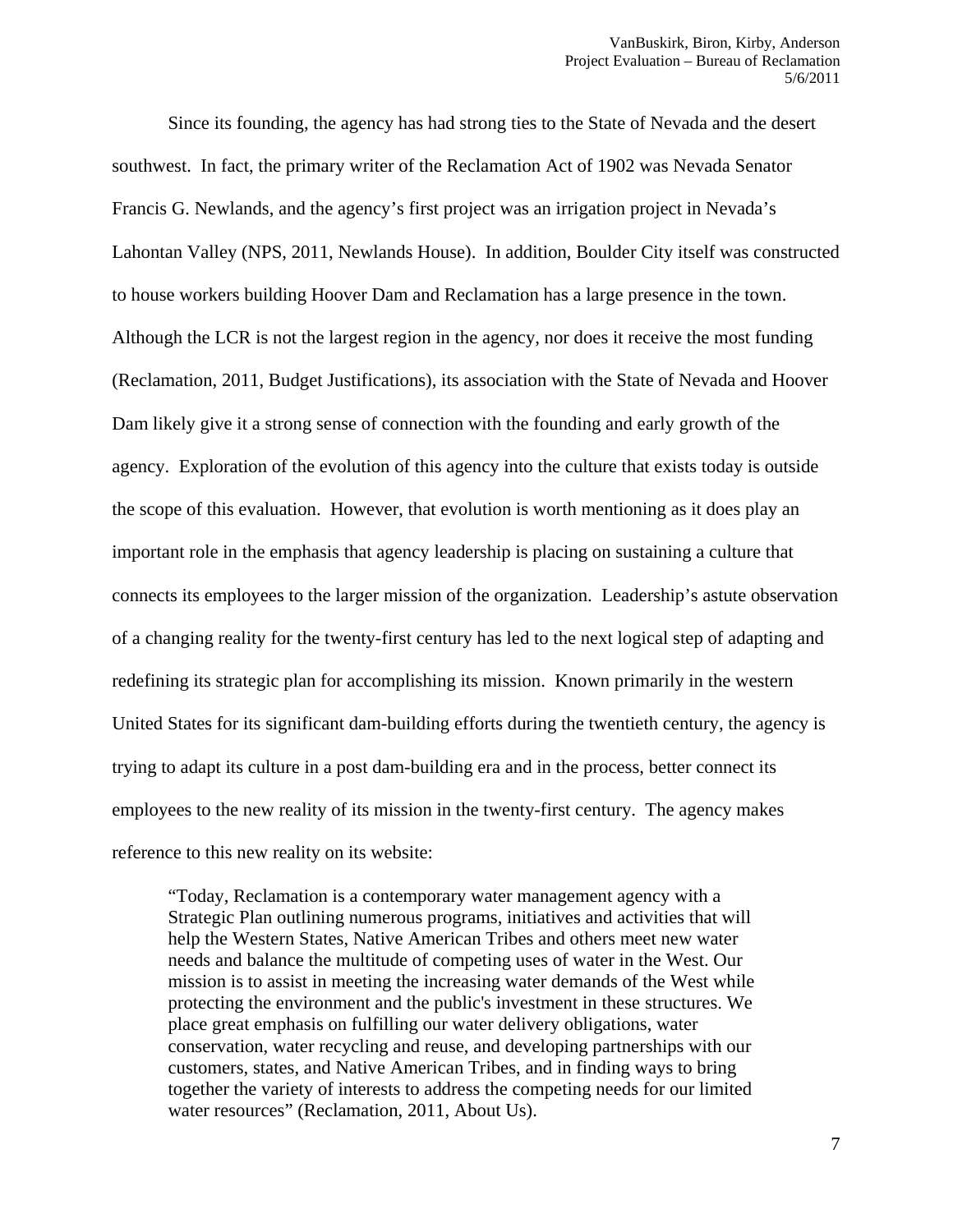#### **Program Description**

In any successful organization, especially large government bureaucracies, goals and priorities are necessary pieces that legitimize the organization's functions and activities. Essentially, they provide the agency with tools for accountability and "[once] official goals are proclaimed, unofficial, unpublicized, and unlegitimated uses can be held up to scrutiny when they are found, and action can be taken" (Perrow, 1986, p. 11). Additionally, referencing Herbert Simon's (1957) model of organizations, Perrow (1986) notes, "the routinization of activity through the establishment of programs and standard operating procedures" provide "sources of stability in the organization" and "changes are introduced only when objectives are clearly not met" (p. 124). Along these lines, in 2008, based on the results of the employee viewpoint survey that showed communication objectives were not being met, LCR leadership entered into a process to better connect employees to the agency goals and priorities. This effort resulted in the development of a list of goals and priorities focusing on three business lines: water, power, land and environment, and to ensure inclusion of all functions in the organization, three focus areas were also developed: leadership, people, and mandates. The concepts were incorporated into a catchy icon, the "Water Drop" (Figure 1), essentially a drop of water split into six parts, with the top half representing the business lines and the bottom half representing the focus areas. The key goal of this initiative is to connect employees to the larger organizational goals and priorities of the LCR.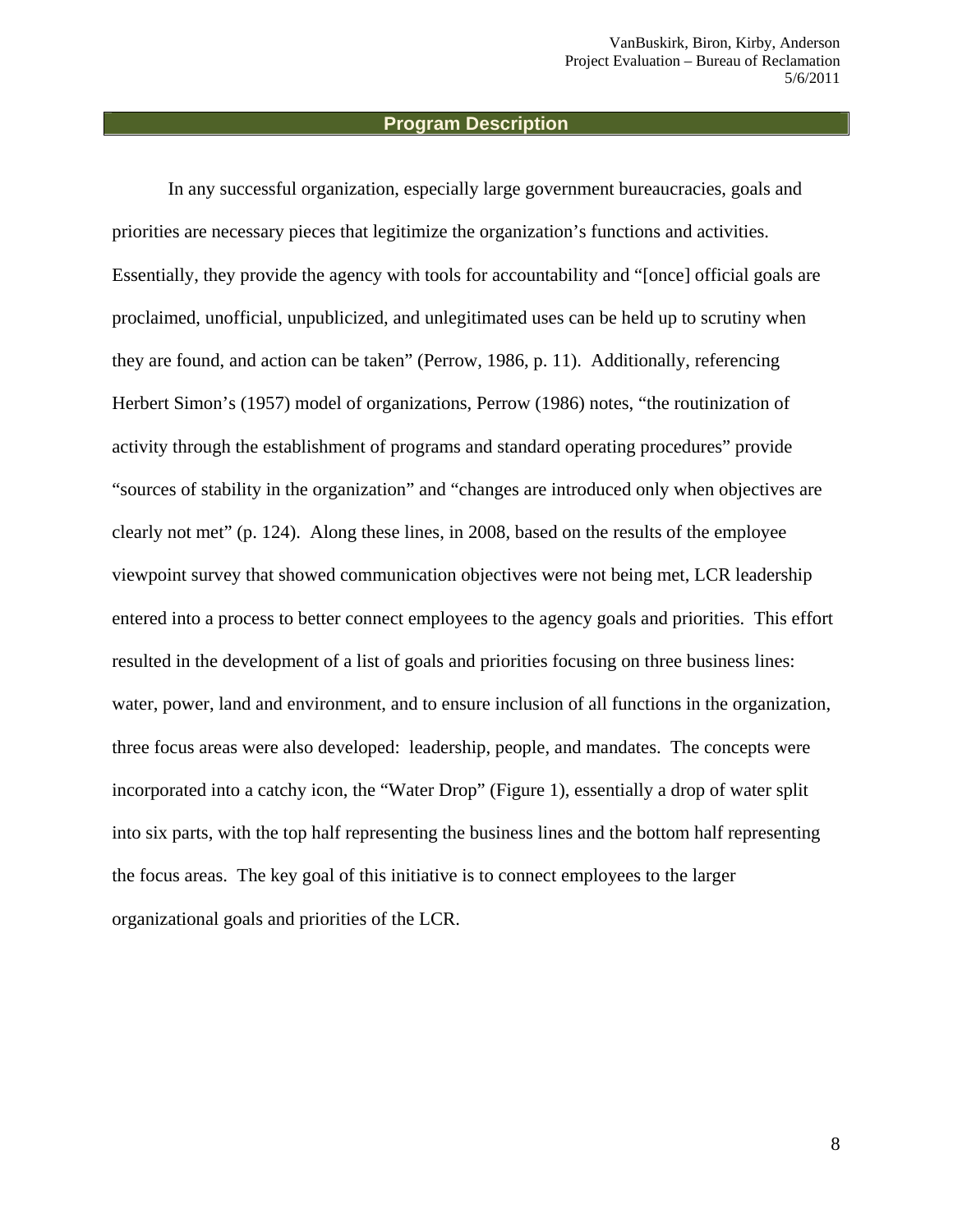The Water Drop was printed onto coasters and distributed to LCR employees and "all offices communicated with their employee[s] about the [goals and priorities] and the Water Drop via brown bag lunches, all employee meetings [and] newsletters" (Appendix C, p.3). Leadership also redesigned the annual strategic plan for the LCR around the Water Drop's Business Lines and Focus Areas (Appendixes B  $\&$  F). The strategic plan was communicated to managers and also posted on the organization's intranet site. However, a formal communication strategy was not developed and the strategic plan was not distributed directly to





all employees.

Lastly, in order to tie individual employees to specific elements of the Water Drop, managers were directed to align at least one performance element with at least one program goal from the Water Drop for every employee (Appendix C, p.2). This is a classic approach to incorporate employees into the larger organizational culture, aligning

with Simon's (1957) model of organizations in which leaders establish goals that are "broken down into subgoals at each level of the organization" and, in return, the sub-goals cumulatively contribute to the larger accomplishment of overall agency goals (Perrow, 1986, p.123). However, a status report conducted in 2009 determined that response by managers to this directive was mixed, while some offices "drilled down from the program level to the office or group level," other offices "[did] not see the need or benefit" (Appendix C, p. 3).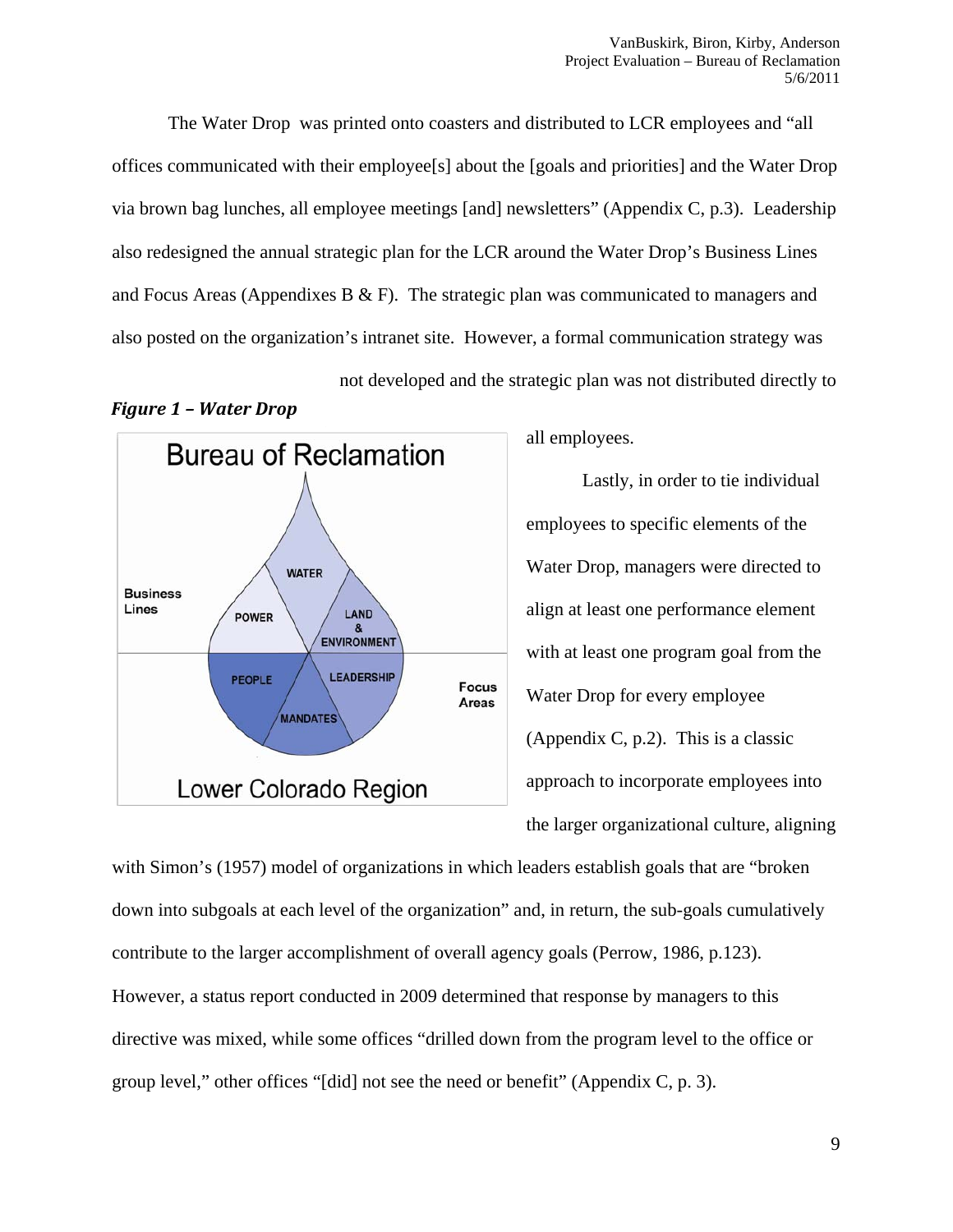In spite of these significant efforts to better communicate and incorporate agency goals and priorities, the results of the 2010 employee viewpoint survey showed only minor increases in employees' perception of the communication practices surrounding agency goals and priorities, and a decline in the perception that managers communicate among different work units (Appendix A, Questions 56-58). However, in a fourth question related to the agency goals and priorities, but not related to communication from leadership, surveys from both years showed that over 80 percent of the respondents know how their work relates to agency goals and priorities (Appendix A, Question 12). This is an important distinction in that although only a little over half of the survey respondents feel that goals and priorities are being communicated in an effective manner, the vast majority of them do think their work is directly connected to the goals and priorities. Thus, the indication would be that employee connection to the larger organizational culture already exists, but, there is room for improvement in the communication piece of that culture. This fact is not lost on agency leadership and their request to the UNLV MPA team specifically included, among other things, an analysis of communication strategies being utilized to convey agency goals and priorities.

When considering the problem to be defined, it is beneficial to note that "evaluations of existing programs typically arise out of some stakeholder dissatisfaction with the effectiveness of existing policies and programs" (Rossi, 2004, p.

"The problem for this project is defined by agency leadership as an inadequate level of employee connection with the organization's Business Lines and Focus Areas"

105). In this case, the stakeholder, LCR leadership, is dissatisfied with the effectiveness of their existing communication strategies surrounding the Water Drop. In turn, there is a perception on the part of LCR leadership that the communication gap may result in larger consequences of employees not being connected to the organizational goals and priorities. In other words, the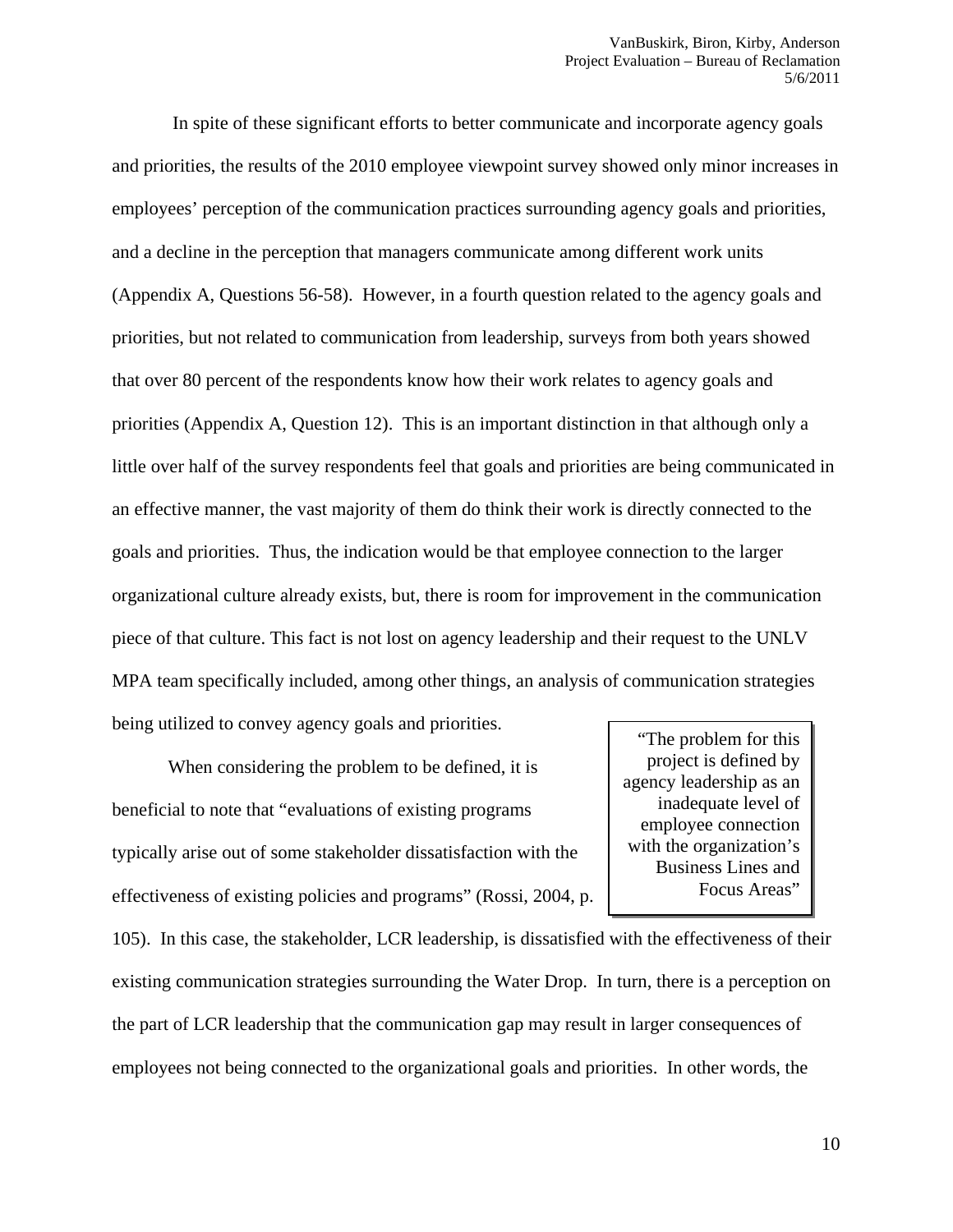problem for this project is defined by agency leadership as an inadequate level of employee connection with the organization's Business Lines and Focus Areas.

The desired outcome of the Water Drop is to increase the perception that leadership is effectively communicating agency goals and priorities, which will be most noticeably measured by the results of the next Federal Employee Viewpoint Survey. The results of the 2008 and 2010 Federal Employee Viewpoint Surveys are necessary as a baseline for the agency to measure improvements. The results from the three questions at issue are listed in Table 1:

| Table 1 – LCR Scores, 2010 & 2008 Comparison                                                                            |                            |                                                   |
|-------------------------------------------------------------------------------------------------------------------------|----------------------------|---------------------------------------------------|
| 56. Managers communicate the goals and priorities of the organization                                                   |                            |                                                   |
| 2010 Positive Responses                                                                                                 | 2008 Positive<br>Responses | <b>Increase or Decline</b><br>(percentage points) |
| 63.5%                                                                                                                   | 59%                        | 4.5                                               |
| 57. Managers review and evaluate the organization's progress toward meeting its goals<br>and priorities                 |                            |                                                   |
| 2010 Positive Responses                                                                                                 | 2008 Positive<br>Responses | Increase or Decline<br>(percentage points)        |
| 63.1%                                                                                                                   | 57.1%                      | 6                                                 |
| 58. Managers promote communication among different work units (for example, about<br>projects, goals, needed resources) |                            |                                                   |
| 2010 Positive Responses                                                                                                 | 2008 Positive<br>Responses | Increase or Decline<br>(percentage points)        |
| 57.9%                                                                                                                   | 61.1%                      | $-3.2$                                            |

*Source: Appendix A*

According to Reclamation leadership, they have not defined target benchmarks for these questions so a review of the OPM website was conducted in order to recommend some target benchmarks for the LCR. First, when comparing LCR scores with overall DOI scores, the LCR scored higher on all three questions, by a margin of at least eight percentage points (Table 2):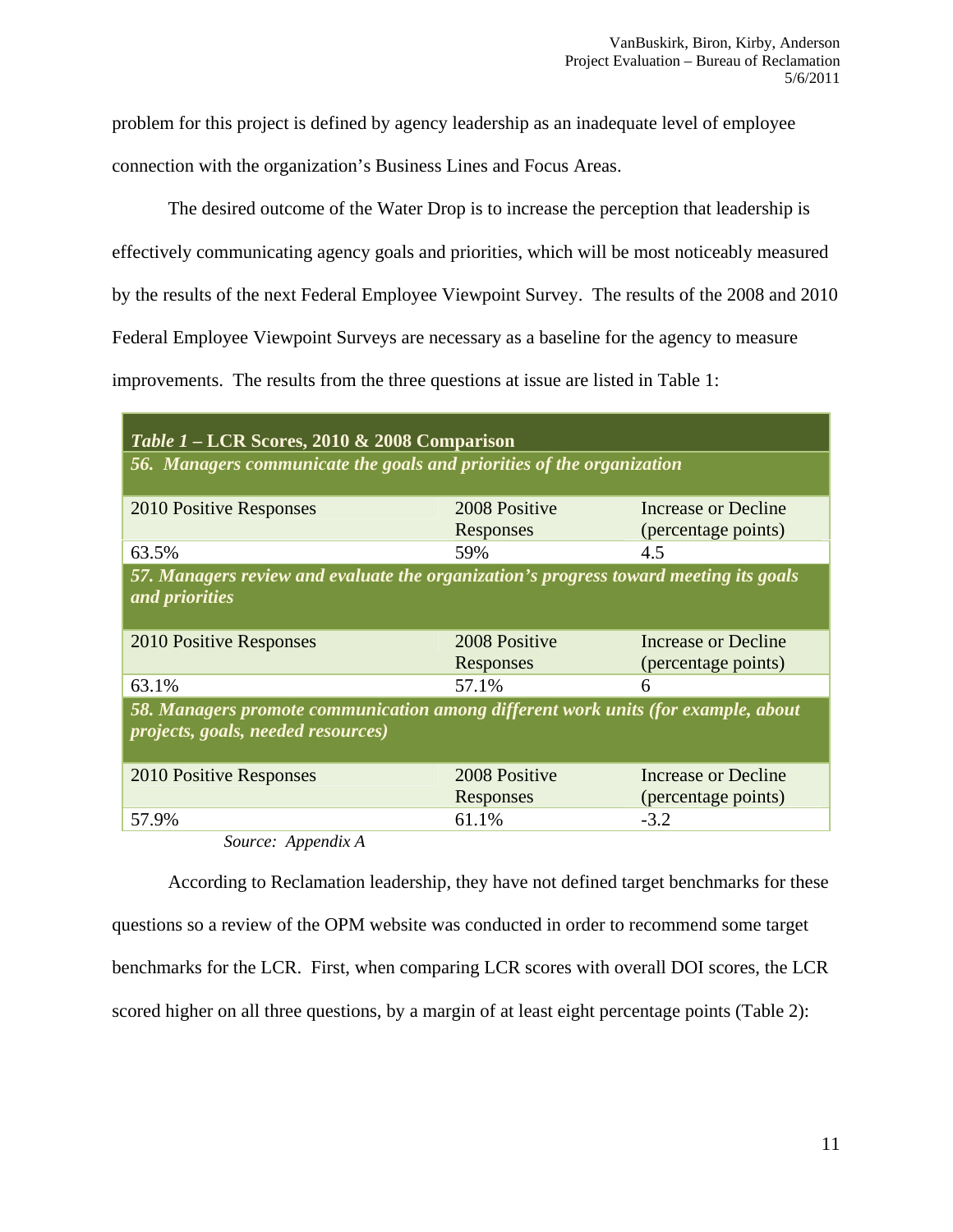| 57. Managers review and evaluate the organization's progress toward meeting its goals |
|---------------------------------------------------------------------------------------|
|                                                                                       |
|                                                                                       |
|                                                                                       |
|                                                                                       |
|                                                                                       |
| 58. Managers promote communication among different work units (for example, about     |
|                                                                                       |
|                                                                                       |
|                                                                                       |
|                                                                                       |
|                                                                                       |
|                                                                                       |

*Source: OPM, 2011, 2010 Federal Employee Viewpoint Survey: Report by Agency; Appendix A* 

When reviewing scores for all agencies, the review found the following potential

benchmarks for these three questions based on the highest three scores for each question.

Interestingly, although there are significant differences in questions 56 and 58, in question 57

LCR is only one percentage point below the third highest score in this category, which assesses

management's review and evaluation of goals and priorities (Table 3).

| <i>Table 3 - LCR Comparison with Top 3 Scores for each Question</i>   |                                  |                                       |
|-----------------------------------------------------------------------|----------------------------------|---------------------------------------|
| 56. Managers communicate the goals and priorities of the organization |                                  |                                       |
| 2010 Top 3 Responses                                                  | 2010 Positive<br>Responses - LCR | Percentage Point<br><b>Difference</b> |
| 80.4%                                                                 | 63.5%                            | 16.9                                  |
| 79.9%                                                                 |                                  | 16.4                                  |
| 76.0%                                                                 |                                  | 12.5                                  |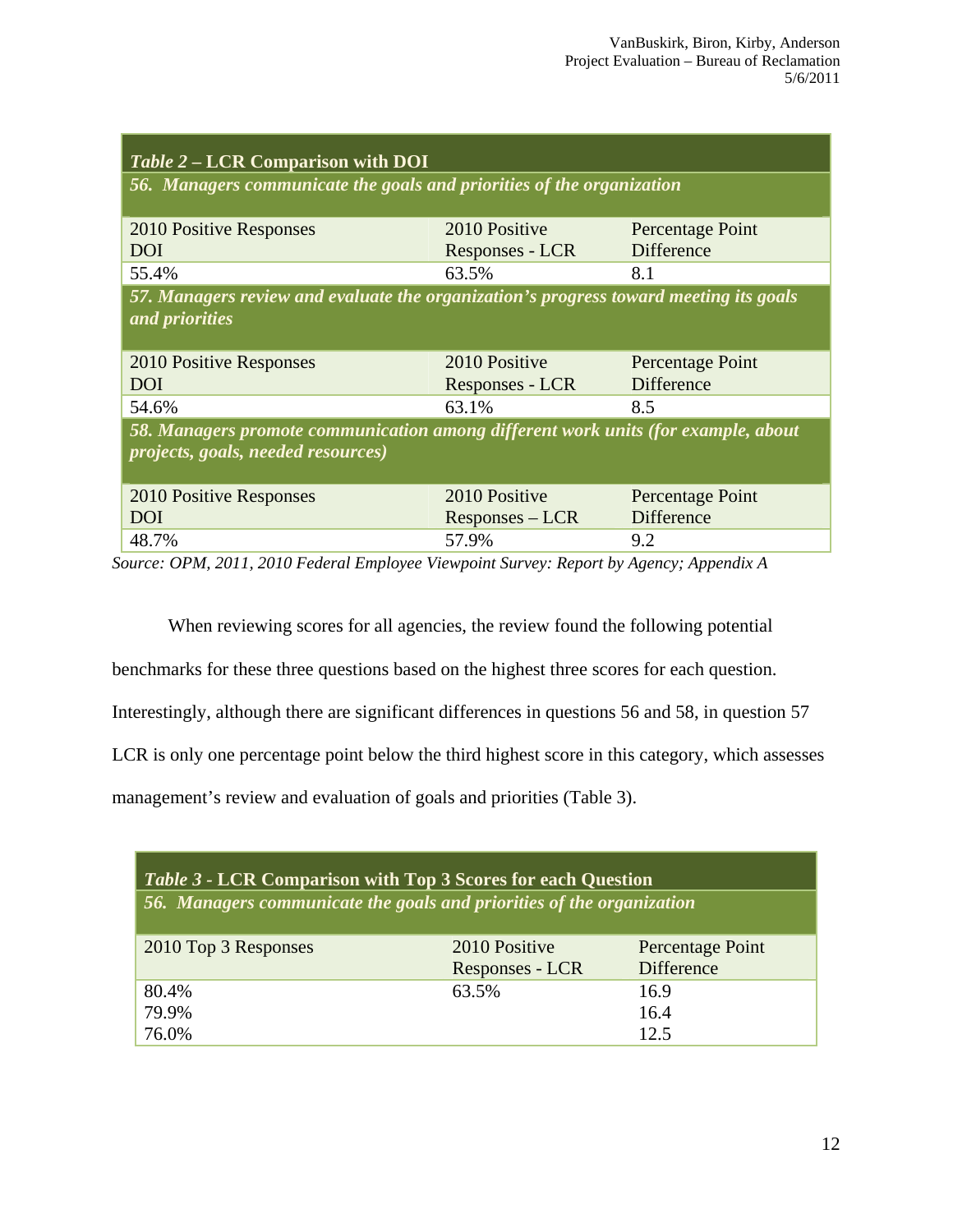| 57. Managers review and evaluate the organization's progress toward meeting its<br>goals and priorities                        |                   |                   |
|--------------------------------------------------------------------------------------------------------------------------------|-------------------|-------------------|
| 2010 Top 3 Responses                                                                                                           | 2010 Positive     | Percentage Point  |
|                                                                                                                                | Responses - LCR   | <b>Difference</b> |
| 73.8%                                                                                                                          | 63.1%             | 10.7              |
| 69.9%                                                                                                                          |                   | 6.8               |
| 64.1%                                                                                                                          |                   | 1.0               |
| 58. Managers promote communication among different work units (for example,<br><i>about projects, goals, needed resources)</i> |                   |                   |
| 2010 Top 3 Responses                                                                                                           | 2010 Positive     | Percentage Point  |
|                                                                                                                                | $Responses - LCR$ | <b>Difference</b> |
| 82.3%                                                                                                                          | 57.9%             | 24.4              |
| 79.5%                                                                                                                          |                   | 21.6              |
| 73.5%                                                                                                                          |                   | 15.6              |

*Source: OPM, 2011, 2010 Federal Employee Viewpoint Survey: Report by Agency; Appendix A* 

Lastly, in a comparison with the government-wide responses, the LCR scored slightly

below average on questions 56 and 57, and slightly above average on question 58 (Table 4):

| <i>Table 4 – LCR Comparison with Average of All Agencies</i>                                                            |                    |                   |  |  |
|-------------------------------------------------------------------------------------------------------------------------|--------------------|-------------------|--|--|
| 56. Managers communicate the goals and priorities of the organization                                                   |                    |                   |  |  |
| 2010 Positive Responses                                                                                                 | 2010 Positive      | Percentage Point  |  |  |
| All Agencies (average)                                                                                                  | Responses - LCR    | <b>Difference</b> |  |  |
| 65.1%                                                                                                                   | 63.5%              | $-1.6$            |  |  |
| 57. Managers review and evaluate the organization's progress toward meeting its goals<br>and priorities                 |                    |                   |  |  |
| 2010 Positive Responses                                                                                                 | 2010 Positive      | Percentage Point  |  |  |
| All Agencies (average)                                                                                                  | Responses - LCR    | <b>Difference</b> |  |  |
| 64.7%                                                                                                                   | 63.1%              | $-1.6$            |  |  |
| 58. Managers promote communication among different work units (for example, about<br>projects, goals, needed resources) |                    |                   |  |  |
| 2010 Positive Responses                                                                                                 | 2010 Positive      | Percentage Point  |  |  |
| All Agencies (average)                                                                                                  | $Responents - LCR$ | <b>Difference</b> |  |  |
| 56.3%                                                                                                                   | 57.9%              | 1.6               |  |  |

*Source: OPM, 2011, Government Unweighted Results; Appendix A*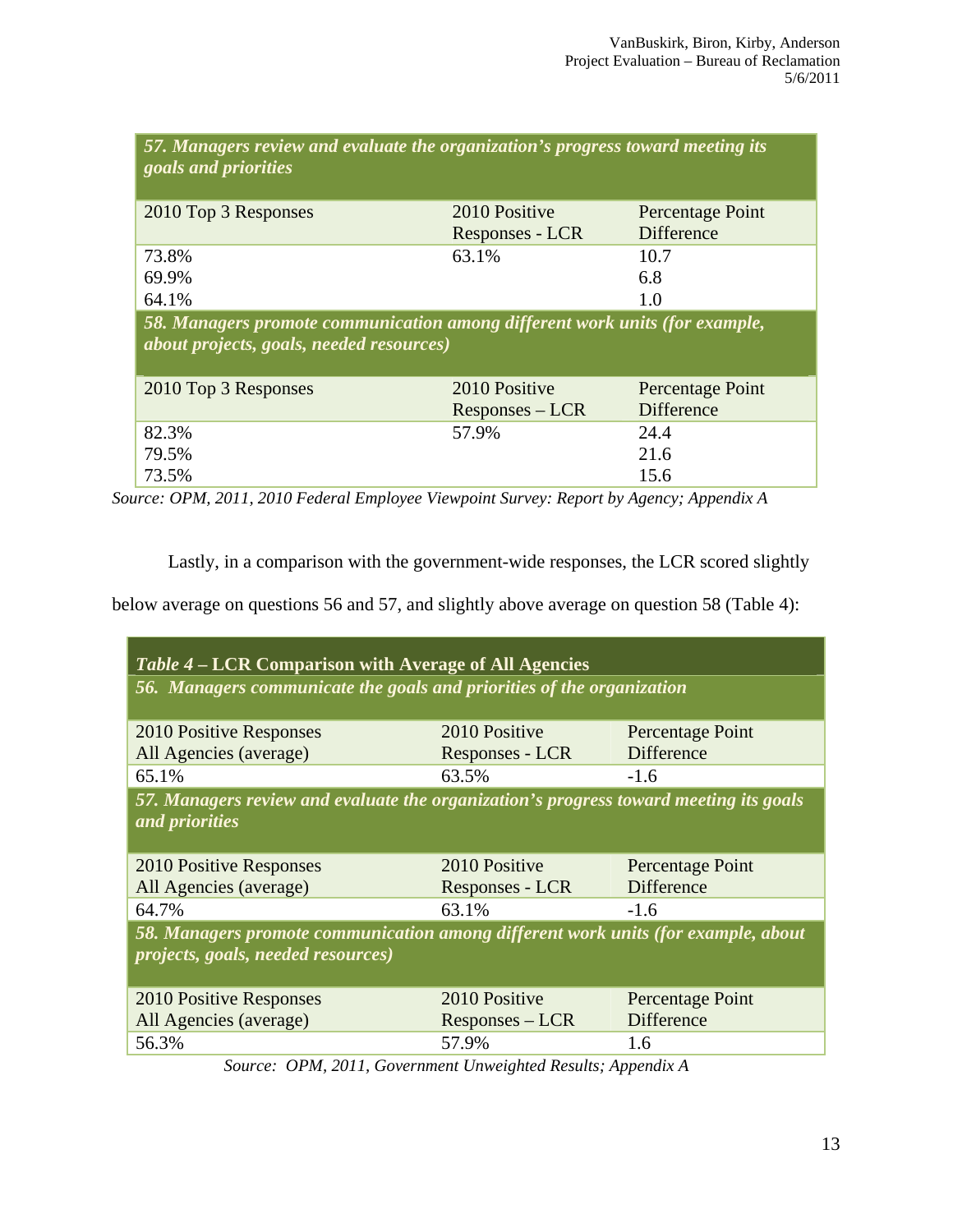

Data from each table is compiled into an individual graph for each question below.

*Graph 1 - LCR Comparison, Question 56* 



*Graph 2 - LCR Comparison, Question 57*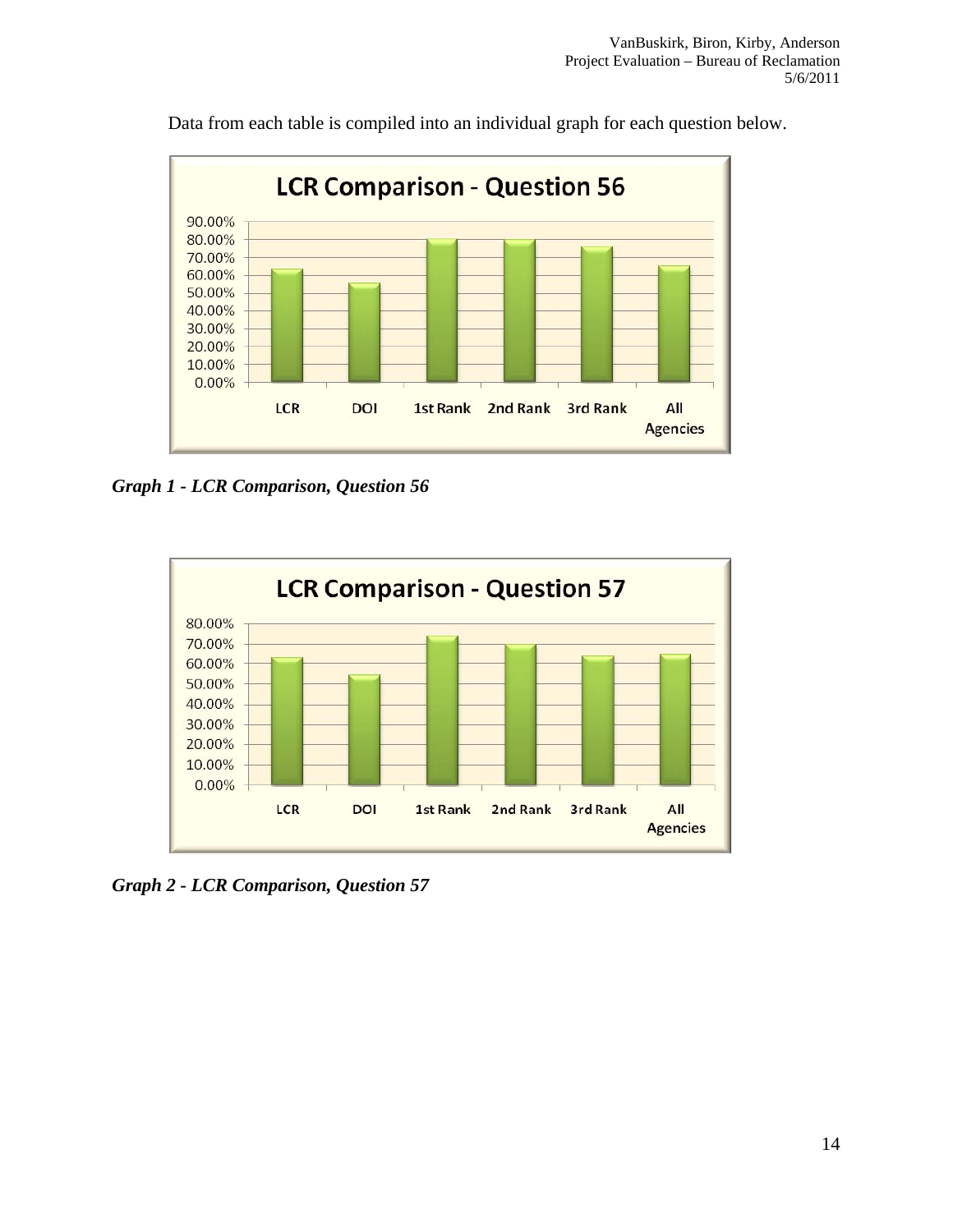

*Graph 3 - LCR Comparison, Question 58* 

#### **Evaluation Goals**

The overall evaluation goals for this project seek to quantify employee connection to the Business Lines and Focus Areas identified in the Water Drop, identify existing communication strategies that are working well, and make recommendations for additional communication strategies that could be utilized to more effectively connect employees to the Business Lines and Focus Areas. The most critical question to be considered is to determine whether the communication strategies identified for the Water Drop are "well-defined and sufficient" enough to accomplish the goal of effectively delivering the message to the "target population," in this case defined as the agency employees (Rossi, 2004, p. 157).

#### **Data Collection & Methodology**

#### *First phase: Utilization of available data*

In the first phase of the investigation, the UNLV MPA group gathered and reviewed data on several measures contained in prior federal viewpoint surveys. Internal benchmarking procedures were utilized to compare a change in knowledge from the initial viewpoint survey in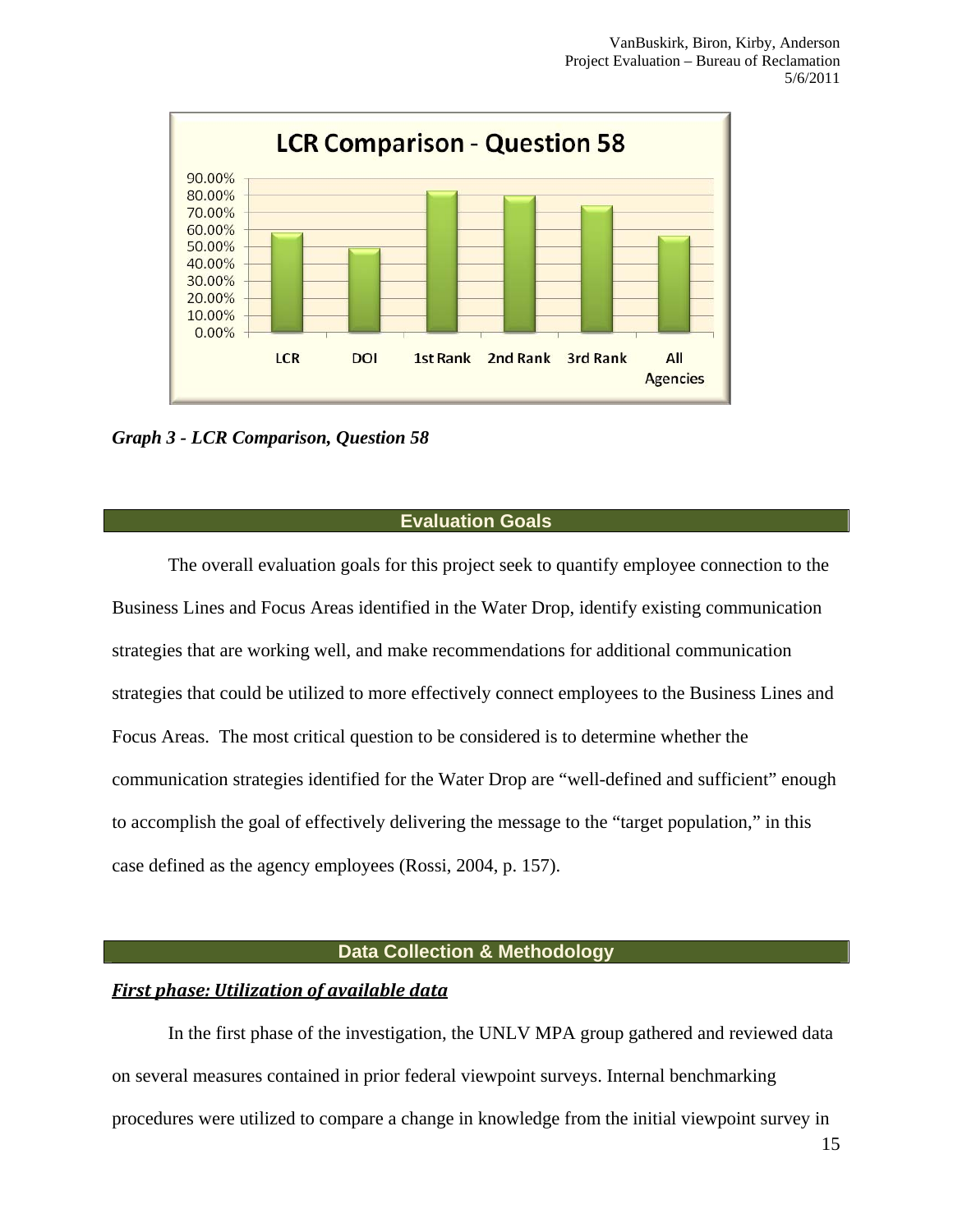2008, to the current survey in 2010. After the initial survey was conducted, Reclamation implemented agency-wide goals and priorities, and used a varied communication campaign to inform their employees of stated implementation. A change of performance standard templates before and after the goals and priorities were introduced provided an additional key component to Reclamation's communication strategy.

 To further analyze if employees know what Reclamation's goals and priorities are, and how they relate to their own work outputs, the UNLV MPA Group conducted a new survey (2011 Survey). Originally, the questions were to be drawn from the surveys conducted in 2008 and 2010; however, in this survey, a skip logic approach was utilized to further capture relevant data (i.e. identifying frontline employees from supervisory positions).

 The goal of the above analysis served to enumerate the depth of employees who know what Reclamation's goals and priorities from those who do not. Furthermore, the 2011 survey served to identify if Reclamation's current communication campaign is effective, and recommendations formulated.

#### *Second phase: Collecting new data: 2011 Census*

 The data used in the second phase of this analysis are drawn from a census of a target population consisting of the 830 Reclamation employees in the LCR. This number represented the total of all employees for the region. The census was completed by 306 respondents during three weeks in March 2011. SurveyMonkey™ was utilized to conduct an electronic survey, and manage and analyze the research. The response rate was 36.9%. Of those responding, 81.4% were non-supervisory employees, and 18.6% were supervisory.

 The Web survey was developed by the UNLV MPA Group and was distributed to the key contacts at Reclamation for review and comment. Once concurrence on the survey questions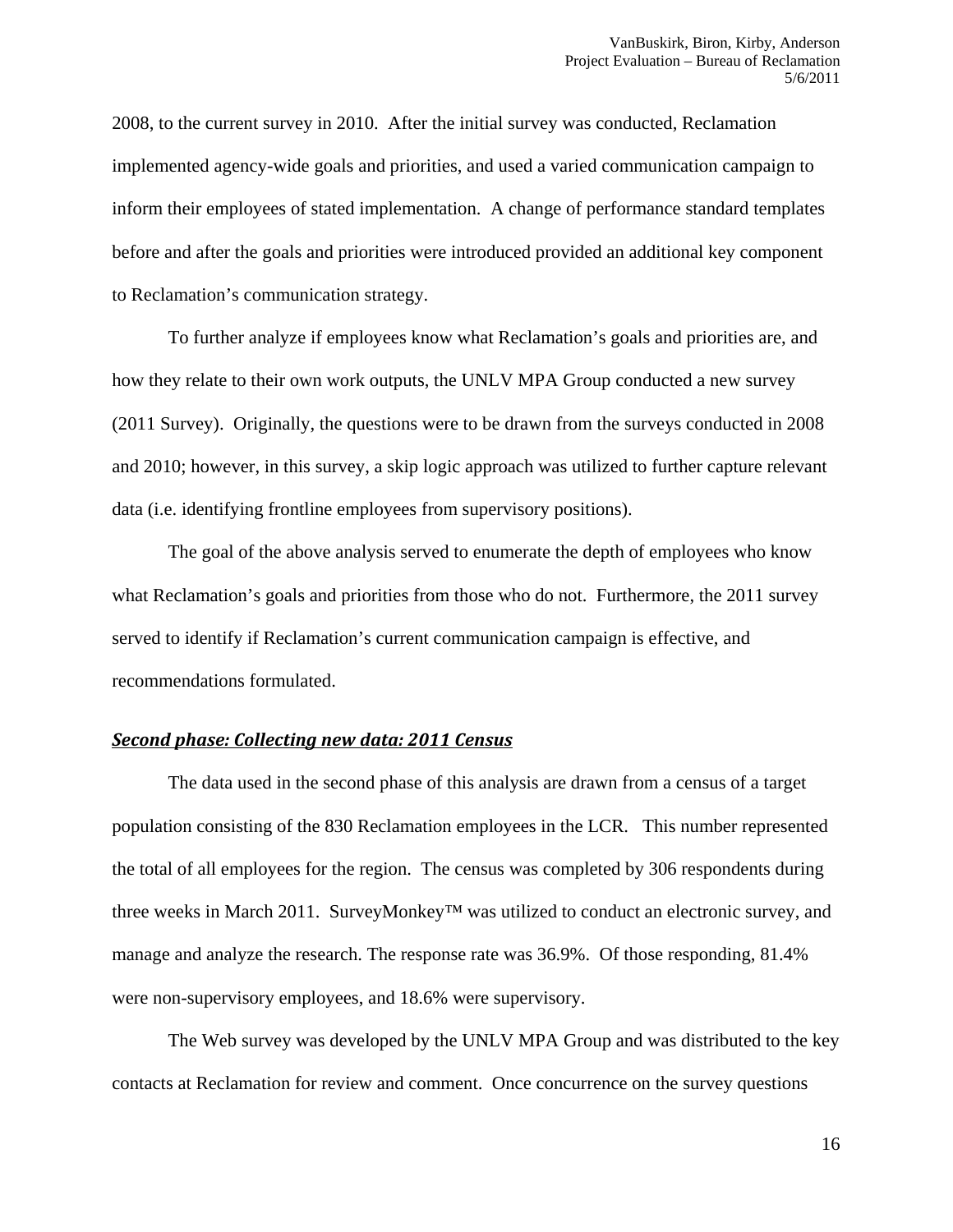was received a timeline was developed for review and approval to better manage the entire process.

 Next, an internal agency review process for the survey questions was completed. This involved consultation with the Union, Labor Relations and Human Resources and served as part of the final approval processes for the survey prior to distribution to the LCR employees.

 Finally, the public affairs officer prepared the e-mail communication piece announcing the distribution of the surveys to potential respondents and said e-mail contained a direct "hotlink" to the survey Web site (Appendix N). By sending the email out through internal means, federal employee email addresses and individual employee names remained protected. It also served to inform employees that the survey was authorized by the agency and encourage response. Employees were also informed that to achieve greater anonymity, they could access the link from a non-government computer. Lastly, the privacy of respondents' responses was maintained by having the UNLV MPA group be the only designated persons to collect and analyze the data.

 The survey consisted of 11 questions (Q1 through Q11), and were aimed at measuring key constructs thought to reflect how well Reclamation's work aligns with the goals and priorities of the LCR.

#### *Question Types:*

The question types utilized by UNLV MPA Group ranged from closed-ended to openended questions in order to produce unbiased and relevant survey responses. Specifically, the types are identified as follows:

#### *Closed-Ended.*

Multiple-Choice (Only One Answer Allowed): Allows only one choice to be selected.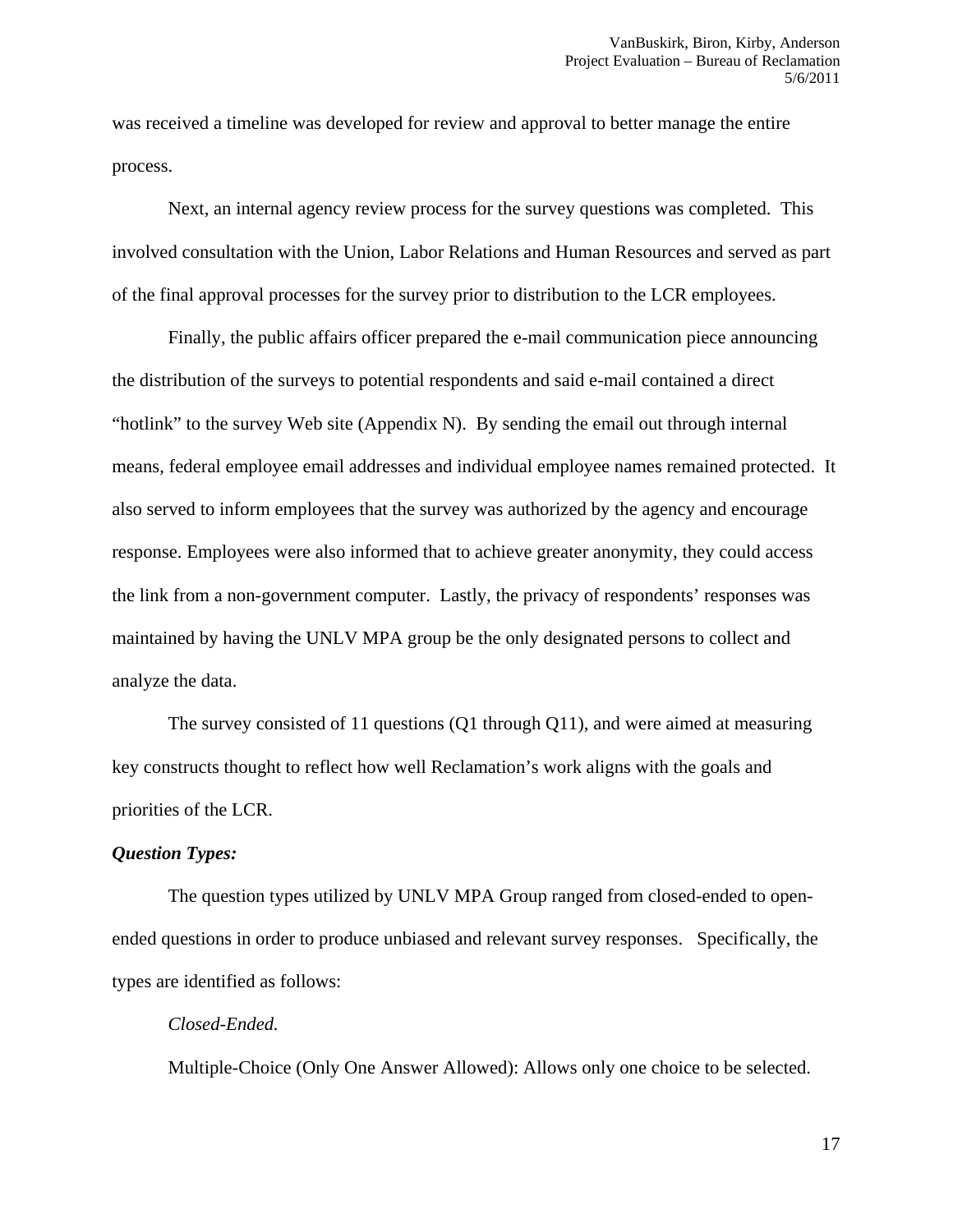Multiple-Choice (Multiple Answers Allowed): Allows more than one choice to be selected.

#### *Open-Ended.*

 The Multiple Choice (Multiple Answers Allowed) questions included an "Other" choice and a single text box was provided for the respondent to enter responses into the text box.

#### *Question Sequence:*

The sequence of questions was designed to motivate the respondent to reply and helped to create an orderly flow to the survey. In developing the survey, the UNLV MPA Group wanted to be as objective as possible. Close attention was paid to the neutrality of the words in order to avoid unintentional violation of the survey's objectivity. The sequence was also developed in order to remove any bias respondents may have with regard to the Business Lines and Focus Areas, as well as their connection with the Water Drop visual tool. After the general topic was established, related questions commenced. A skip logic question was asked at Q7 to separate supervisors from non-supervisors. If the respondent was a supervisor, he/she went on to answer 3 additional questions then skipped to the final Water Drop question which was Q11 for them. Those who responded "No" were excluded from Q8-10 which did not apply to them. Nonsupervisors saw the final Water Drop question as Q7 and concluded survey response.

#### *Survey Layout*

 The focus of the analysis was broken out into six sections and consisted of an introduction, and five specific categories of interest for the agency: Delivery, Personal Utilization, Organizational Role, Supervisor specific questions, and Familiarity. The layout of those sections is identified as follows:

 *Section 1: Introduction.* This section served to inform the respondent that the feedback from the survey will enable UNLV students the opportunity to partner with Reclamation for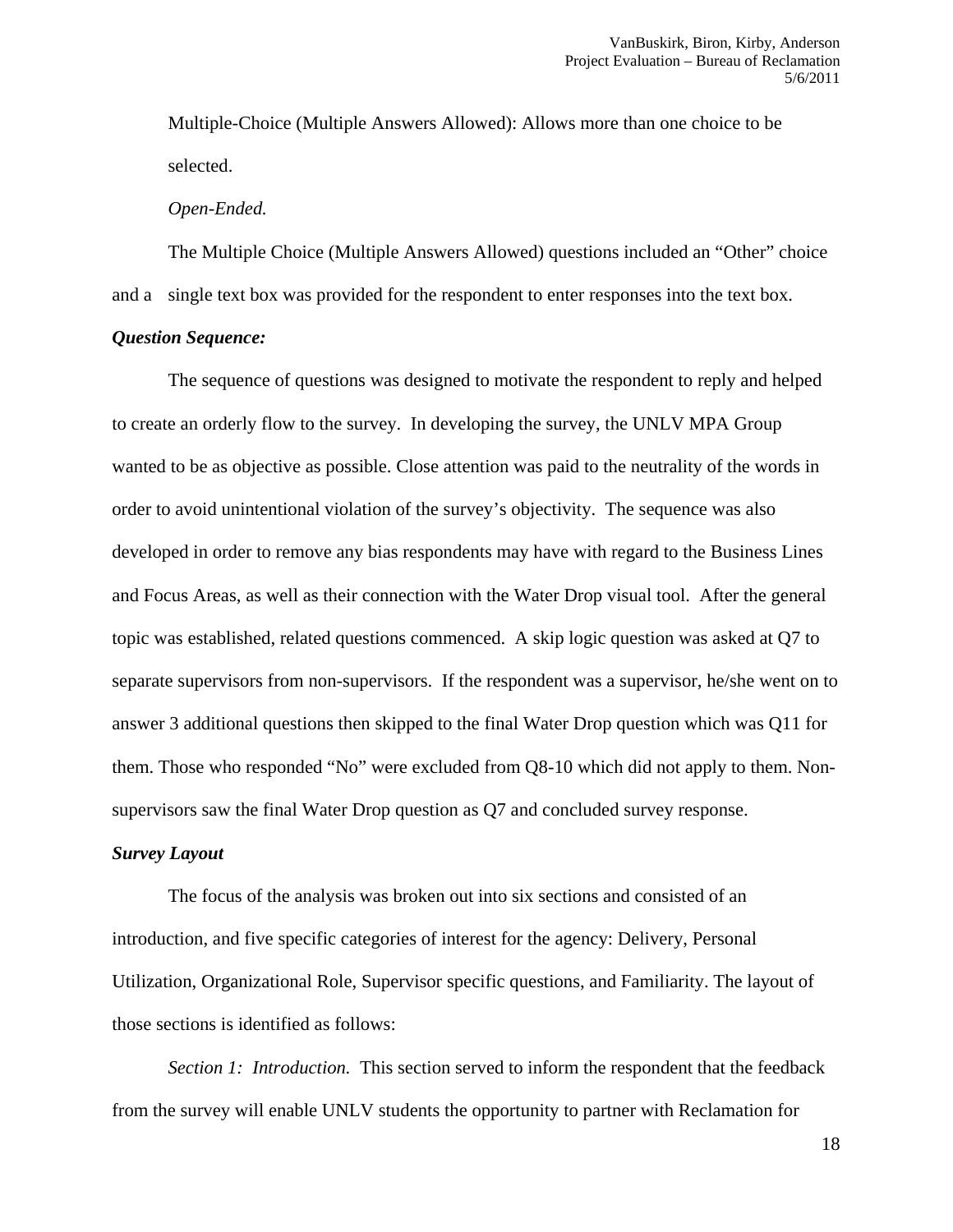educational purposes. The introduction served to advise respondents that survey outcomes will be utilized by Reclamation to enhance/develop training opportunities, identify key components to effective communication, and make connections with overall work outputs.

 *Section 2: Delivery Methods.* This section focused on the delivery methods of the agency and is one the first of five main categories explored. Awareness is specifically identified as a key data element for review. The data in this section was comprised of two questions and focused on whether or not the respondent is aware of the LCR's Business Lines and Focus Areas  $(Q1)$ , and how they learned about them  $(Q2)$ . Whether or not the respondent possessed awareness allowed for a simple Multiple Choice (Only One Answer) question to which a "Yes" or "No" response was required.

 Because a multitude of available learning delivery methods exist, a Combination Multiple Choice (Multiple Answers) and Open-ended question was developed for question 2. A list of 12 selection choices representing specific methods of delivery was provided, to which at least one answer choice must be selected. An "Other" with comment field was added as an answer choice in order that additional delivery methods could be identified by the respondent. The comment text itself was not validated for purposes of this question. To cover respondents who really don't know what to select ("floaters"), a selection choice of "Don't Know" was added. Lastly, a selection choice of "I am not aware of the Business Lines and Focus Areas" was included in order to identify the number and percentage of respondents who specifically lack awareness of the LCR's Business Lines and Focus Areas.

 *Section 3: Personal Utilization.* This section focused on employee utilization and represented the second category. This section delved into the employees' familiarity with the agency goals and priorities. Specifically, respondents were asked whether or not they utilized the Reclamation Intranet to obtain updates on Business Lines and Focus Areas (Q3). Respondents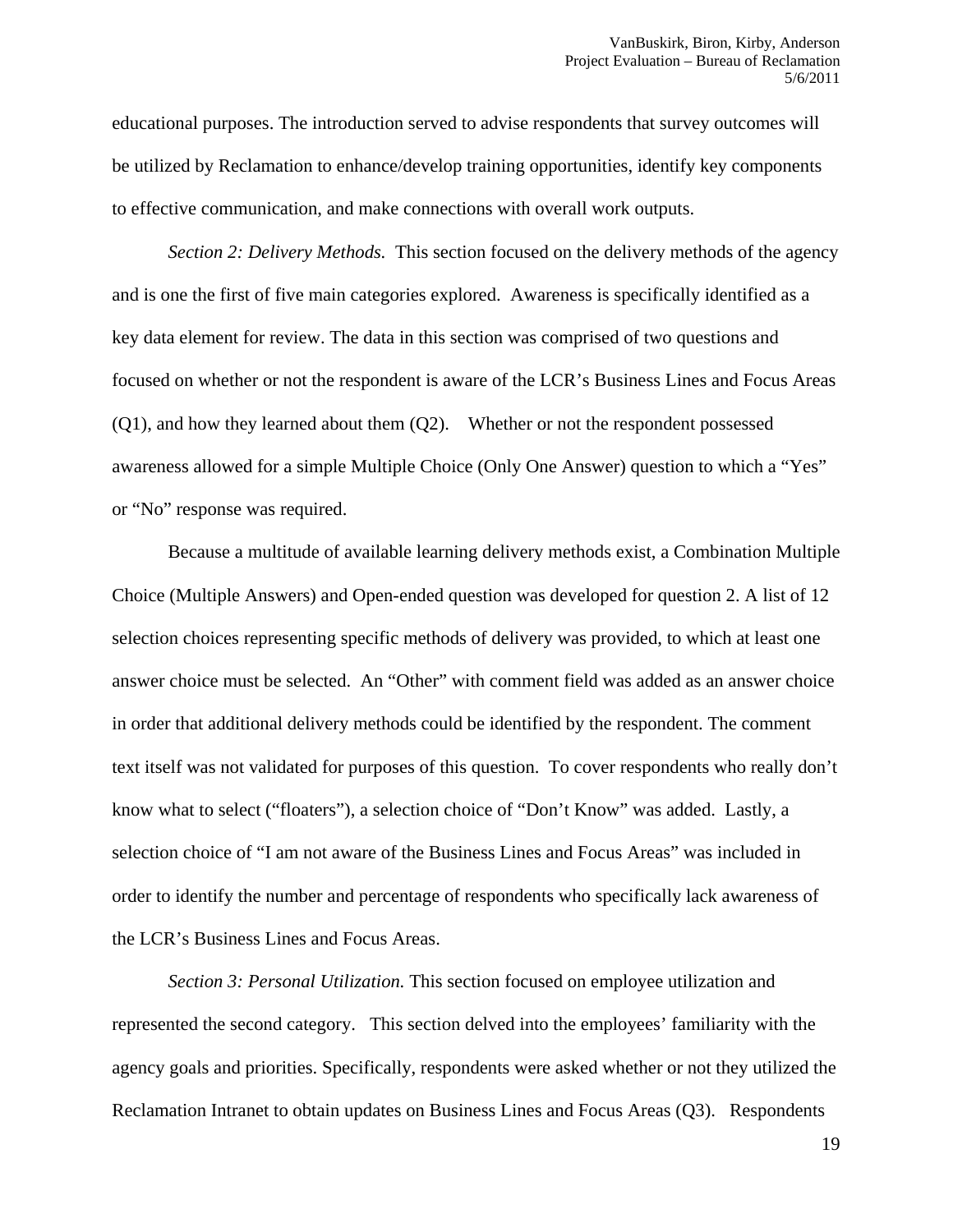were also asked if any of the LCR's Business Lines and Focus Areas are included in their performance standards (Q4); does the respondent's role relate to any of the LCR's Business Lines and Focus Areas (Q5); and finally to which Business Lines and Focus Areas the respondent's work most closely aligns (Q6).

 Due to the straight forwardness of Q3-Q5, Multiple Choice (Only One Answer) question type was utilized. The response choices for each were "Yes", "No" and, to cover floaters, a "Don't Know" selection was offered.

 A Multiple Choice (Multiple Answers) question was provided for Q6. To capture the six major Business Lines and Focus Areas, a selection choice for each was provided, with the option of the respondent to select more than one response if applicable. A "None" choice was provided to be all inclusive, as was a "Don't Know" response choice for floaters.

 *Section 4: Organizational Role.* Organizational role is the third category in the survey. This section served to identify whether or not the respondent was a supervisor and was set up with a skip logic scenario. The question separated supervisors from non-supervisors, with supervisors moving on to respond to three supervisor-specific questions, and non-supervisors skipping to the final question in the survey. Whether or not the respondent were a supervisor allowed for a simple Multiple Choice (Only One Answer) question to which a "Yes" or "No" response was required

*Section 5: If "Yes" to Supervisor.* Supervisor related questions are the fourth category in the survey. The respondents of this section comprised of three questions and were contingent on the respondent identifying their organizational role as supervisor. This section focused on communication of the LCR's Business Lines and Focus Areas to staff by supervisors.

 First, it was important to find out if supervisors had communicated the LCR's Business Lines and Focus Areas to their staff (Q8). The response choices of "Yes" and "No" were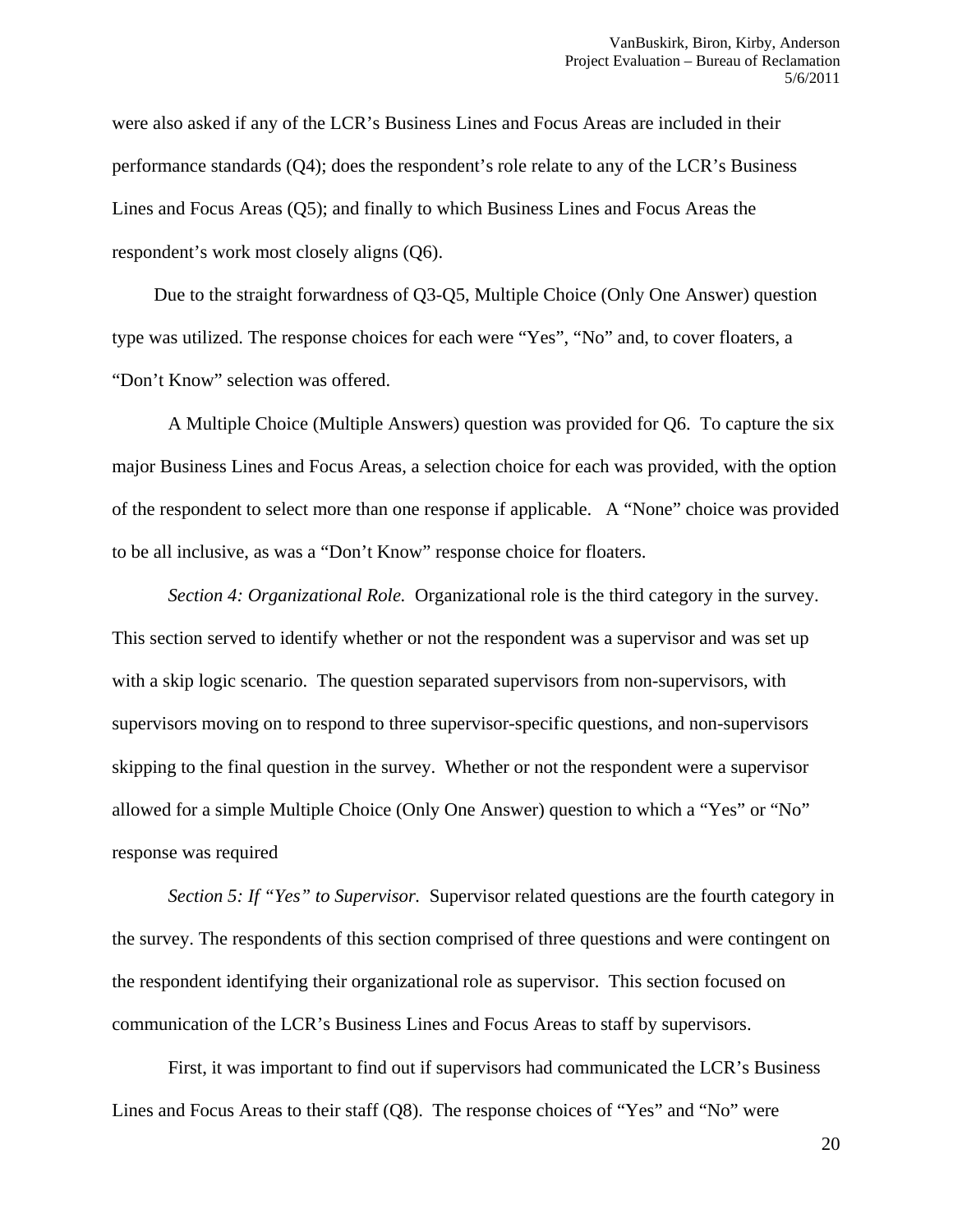provided, however because awareness (or lack of awareness) was an identified key measure, a selection choice of "I am not aware of the Business Lines and Focus Areas" was included in order to identify the number and percentage of responding supervisors who specifically lack awareness of the LCR's Business Lines and Focus Areas.

 In order to broaden knowledge of delivery methods, supervisors were asked to identify the methods he/she used to communicate the Business Lines and Focus Areas to staff (Q9). A Combination Multiple Choice (Multiple Answers) and Open-ended question type was utilized to capture data. A list of seven choices, including "None" was provided and at least one answer choice must be selected. An "Other" with comment field was added as an answer choice in order that additional delivery methods could be identified by the respondent. The comment text itself was not validated for purposes of this question.

 Lastly, an additional selection choice of "Did not communicate due to not being familiar with the Business Lines and Focus Areas" was included in order to identify the number and percentage of responding supervisors who specifically lack awareness of the LCR's Business Lines and Focus Areas and could therefore not communicate same to staff.

 In order to determine the prevalence of goals and priorities in performance standards, responding supervisors were asked whether or not they had incorporated any of the LCR's Business Lines and Focus Areas into their employee's performance evaluations (Q10). Like Q8, the response choices of "Yes" and "No" were provided, however because familiarity (or lack of familiarity) is also an identified key measure, a selection choice of "Not familiar of the Business Lines and Focus Areas" was included in order to identify the number and percentage of responding supervisors who specifically lack any type of familiarity of the LCR's Business Lines and Focus Areas.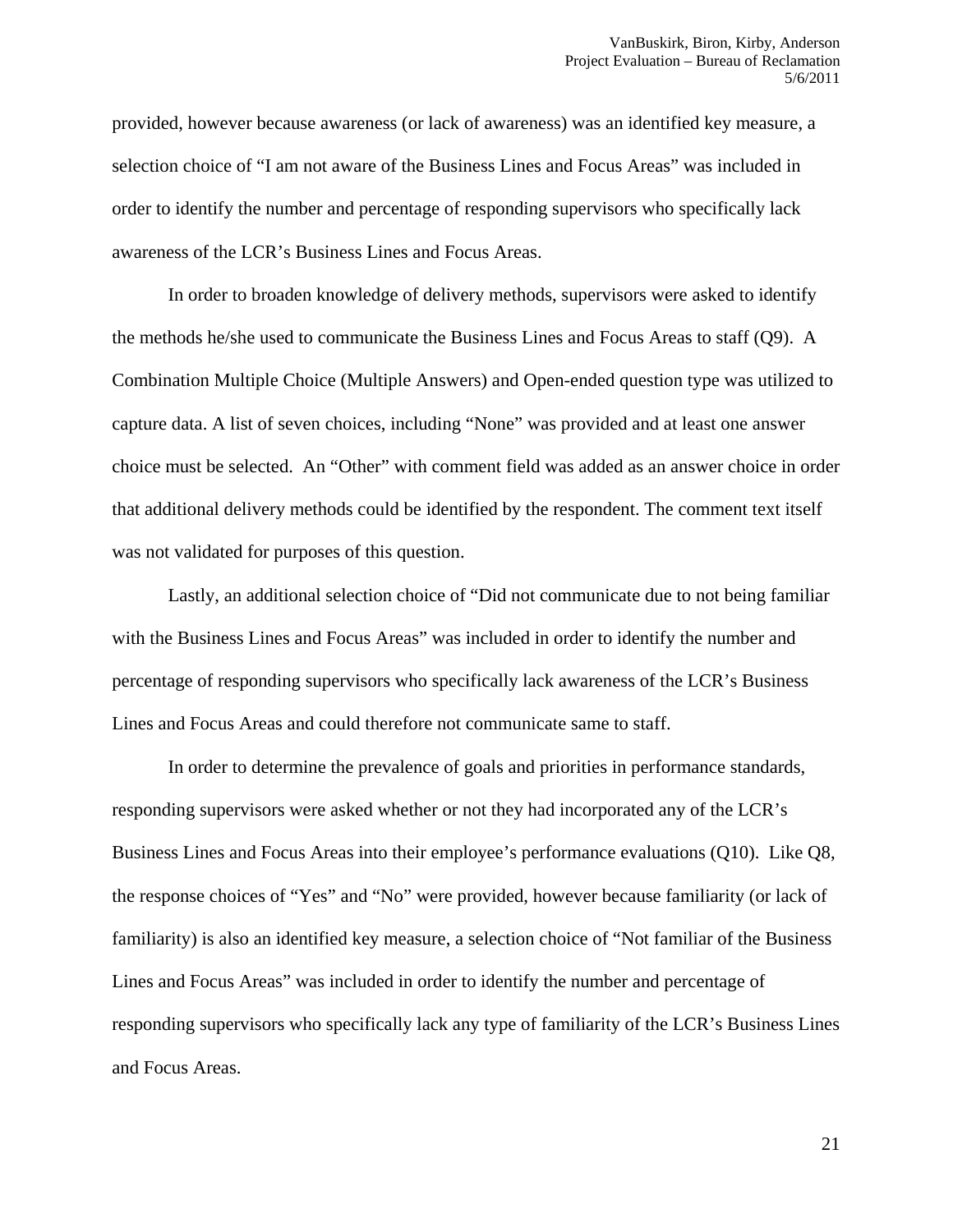*Section 6: Familiarization.* Employee familiarization with the Water Drop is category five in the survey. Multiple Choices (Only One Answer). This question was developed as a Multiple Choice (Only One Answer) question type and required a "Yes" or "No" answer. This question focused on the concept of the Water Drop that serves as the visual tool for the alignment of Reclamation's work consistent with the goals and priorities of the LCR.

 Once the respondent reached the end of the survey, there was a Thank You Page so that the respondent could be thanked for their time.

#### *Third phase: Validating data via Followup Questionnaire*

 The third phase consisted of data collection was managed by the UNLV MPA group and was utilized to validate the survey data gathered in the web survey presented via SurveyMonkey™, and to expand on data regarding employee familiarity with the Water Drop visual tool.

 The data used in the third phase of this analysis are drawn from a follow-up questionnaire ("Questionnaire") distributed to a systematic random sampling consisting of 116 employees selected in four specific intervals from the LCR's employee list. This created four separate groups of employees who were then requested to attend a one-hour session to complete the questionnaire, in writing, on one of four days selected in April 2011. Of the 116 employees selected, 56 actually attended one of the dates provided, making the response rate 49%.

 Along with random selection, to further protect anonymity, the interviewees were advised that they were randomly selected to answer a few questions concerning the region in which they worked and that their name, title/position and any other identifiers were unnecessary. The participant was allowed as much time as necessary to complete the Questionnaire.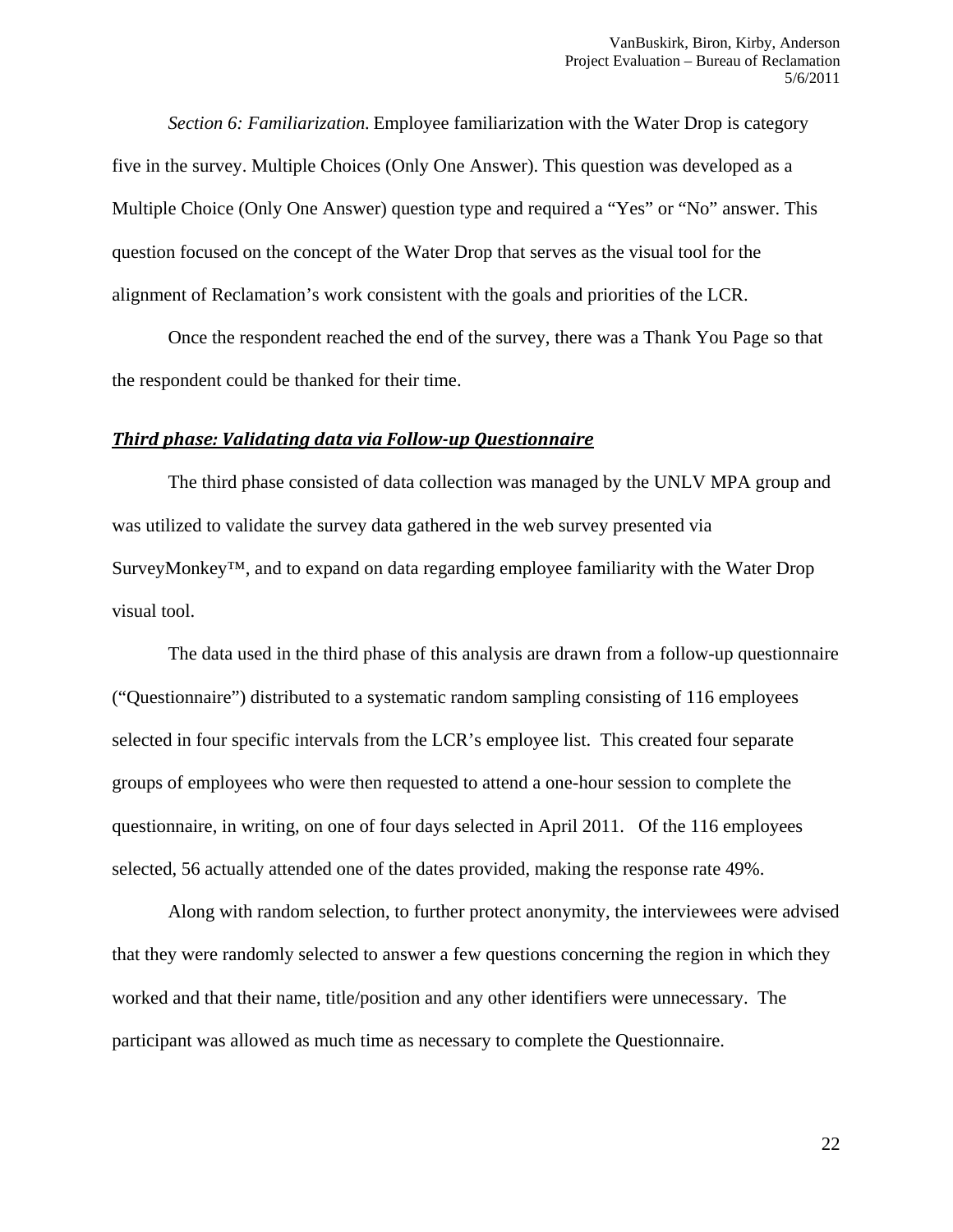The Questionnaire had an introduction advising the interviewee that the feedback from our questionnaire will enable UNLV students the opportunity to partner with Reclamation for education purposes. The intent of the Questionnaire was identified as being a tool to be utilized by Reclamation to enhance/develop training opportunities, identify key components to effective communication, and make connections with overall work outputs.

 Five questions (Q1, Q3, Q4, Q5, and Q7) were presented exactly as in the Web survey. Two questions (Q2 and Q6) were also presented exactly as in the web survey. However, instead of providing selection choices, the Questionnaire was left open-ended for the employee to provide his/her own choices.

 In order to dig into what familiarity means to the employees, questions (Q8, Q9, and Q10) were developed to gain knowledge of what the respondent knew about the Water Drop visual tool. Two of the questions were open-ended and probed into the respondent's familiarity with the visual tool, namely, what it meant to them (Q8), and how the respondent applied it to their daily operations within Reclamation (Q9). The questionnaire requested a "Yes" or "No" response was as to whether or not the respondent has seen the Water Drop anywhere in their office building or other buildings within the LCR  $(Q10)$ . If the response was "Yes", the questions became open-ended and requested an explanation to further procure details as to where they had seen the Water Drop.

 One question (Q11) requested general information regarding the respondent. The respondent was asked to disclose whether or not he/she completed the online survey distributed March 7, 2011 via the SurveyMonkey<sup>™</sup> link. If the participant did, an explanation was requested as to what prompted the completion of the survey. If not, was there a particular reason the participant chose not to complete the survey. This question's purpose was to determine any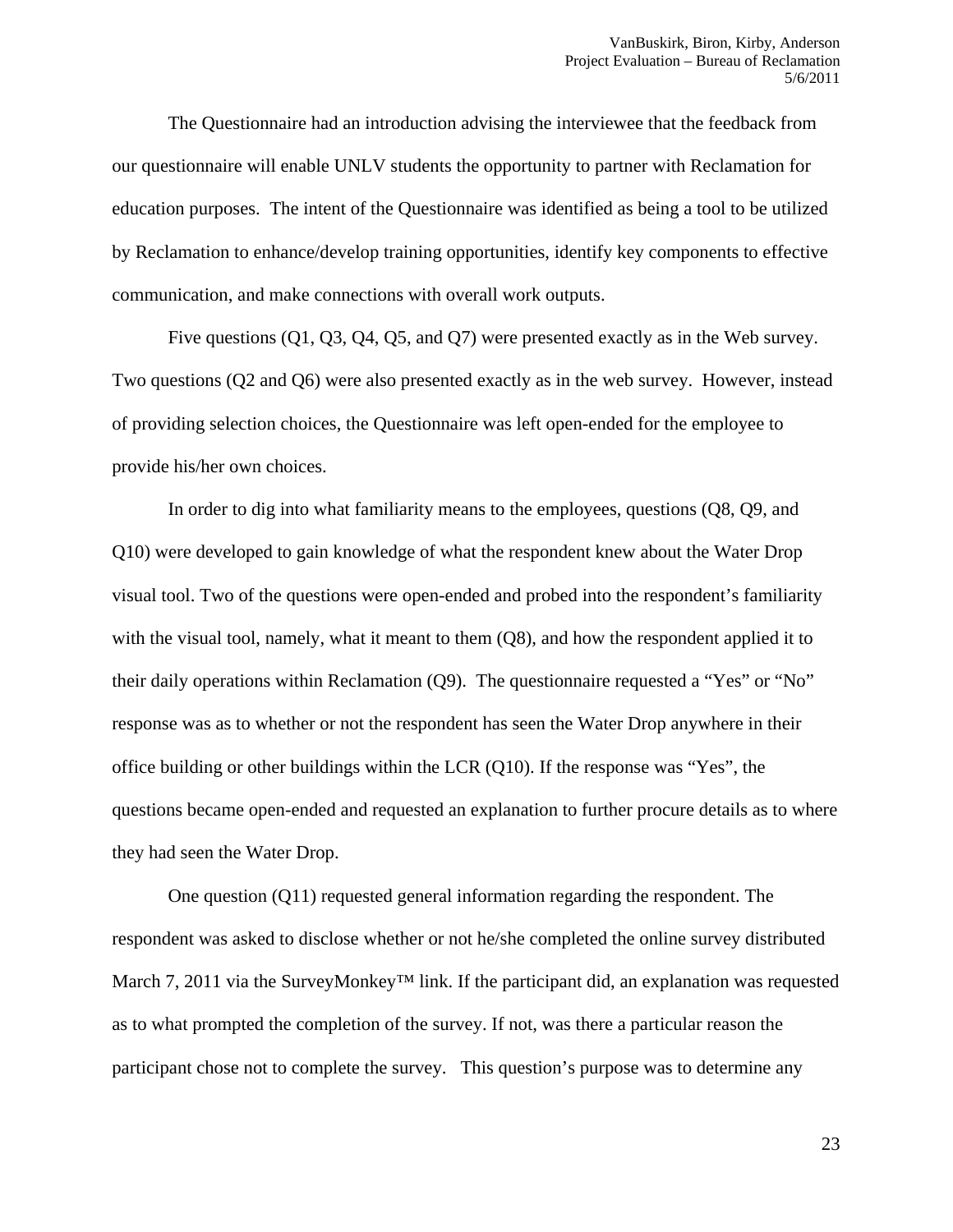motivation for taking the Web survey, or determine why a participant may not have chosen to take the survey.

 Lastly, in order to gain additional insight into communication modes, a general question (Q12) was asked requesting input and feedback by the participants as to what the participant considered the most effective mode of communication within the LCR. The selection choices and method for this question were identical to the selection choices in Question 2 of the Web survey regarding how they learned about LCR's Business Lines and Focus Areas. The question was developed to compare with Question 2 of the Web survey, Question 2 of the follow-up questions and determine whether there are any similarities in responses and ordering of best or most used communication modes.

#### **Analysis & Findings**

As a reference point, the 2010-2008 Federal Employee Viewpoint Survey: Subagency Comparison Report (Appendix A) was utilized to find positive/negative correlations to the 2011 Business Lines and Focus Areas Survey. Although the survey questions do not mirror each other, the content in the questions are related.

 Based on the 2011 Survey, the language was changed to reflect these goals and priorities as they are formally titled "Business Lines and Focus Areas." For example, question 12 on the employee viewpoint survey asks "*I know how my work relates to the agency's goals and priorities,"* in the 2011 Survey*,* the question is reformatted to read *"Does your role in the organization relate to any of the Lower Colorado Region's Business Lines and Focus Areas?"*  The design of the 2011 survey was not to emulate the employee viewpoint survey, but to complement the overall goal of this project.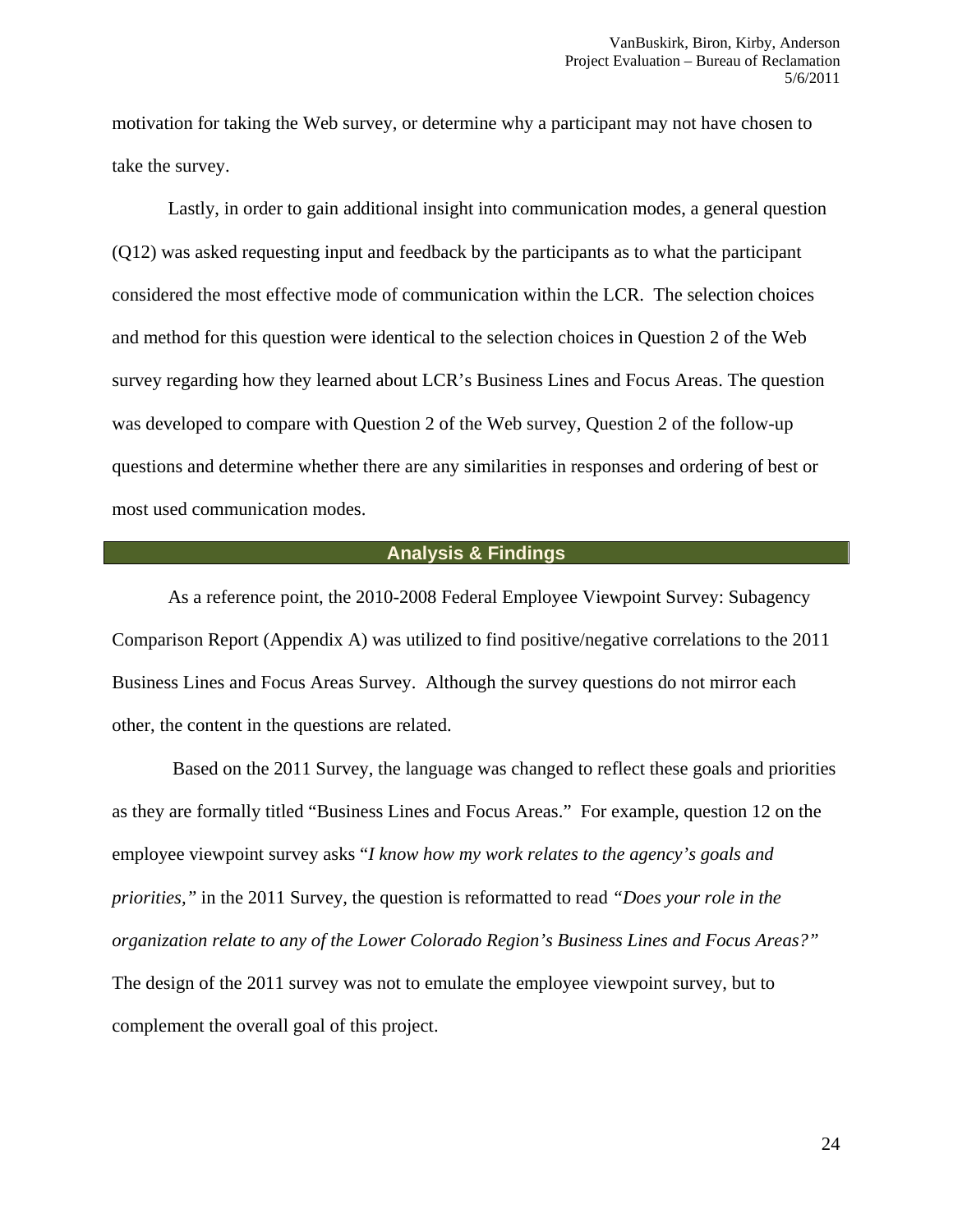| Question 12: <i>I know how my work relates to the agency's goals and priorities:</i> |        |                                                                  |       |           |             |                                     |                              |
|--------------------------------------------------------------------------------------|--------|------------------------------------------------------------------|-------|-----------|-------------|-------------------------------------|------------------------------|
| # $\overline{Of}$<br>respondents Positive                                            | 2010   | <b>Increase</b><br><b>Example 1</b> or Neutral<br><b>Decline</b> |       | decline   | or Negative | 2010 Increase 2010 Increase/Decline | 2010<br>Don't<br><b>Know</b> |
| 538                                                                                  | 84.00% | $.20\%$                                                          | 8.40% | $-4.10\%$ | 7.60%       | 3.90%                               |                              |
|                                                                                      |        |                                                                  |       |           |             |                                     |                              |
|                                                                                      |        |                                                                  |       |           |             |                                     |                              |
| #Of<br>respondents Positive Neutral Negative                                         | 2008   | 2008                                                             | 2008  |           |             |                                     |                              |
| 538                                                                                  | 83.80% | 12.50%                                                           | 3.70% |           |             |                                     |                              |
|                                                                                      |        |                                                                  |       |           |             |                                     |                              |
|                                                                                      |        |                                                                  |       |           |             |                                     |                              |

*Table 5***: 2010-2008 Federal Viewpoint Survey** 

#### *Table 6:* **2011 Business Lines and Focus Areas Survey**

**Question 5:** *Does your role in the organization relate to any of the Lower Colorado Region's Business Lines and Focus Areas?* 

|                  | <b>Response Percent</b> | <b>Response Count</b> |
|------------------|-------------------------|-----------------------|
| # Of Respondents |                         |                       |
| 296              |                         |                       |
| <b>Yes</b>       | 68.60%                  | 203                   |
| N <sub>0</sub>   | 6.40%                   | 19                    |
| Don't Know       | 25.00%                  |                       |

 In the 2011 Survey, there is a 15.4 percentage point decline in the amount of employees within the LCR who can positively identify if their work relates to the agency's goals and priorities, or in this case, the Business Lines and Focus Areas. The decline can be attributed to the use of language, and may be a key recommendation to Reclamation.

 In addition to examining question 12 of the employee viewpoint survey, an added question lends itself to the overall relationship between the employee viewpoint survey and the 2011 Survey. Question 56 of the employee viewpoint survey reads: *"Managers communicate the goals and priorities of the organization,*" in the 2011 Survey, the question is reformulated to ascertain specific knowledge of the established goals and priorities within LCR, as such it asks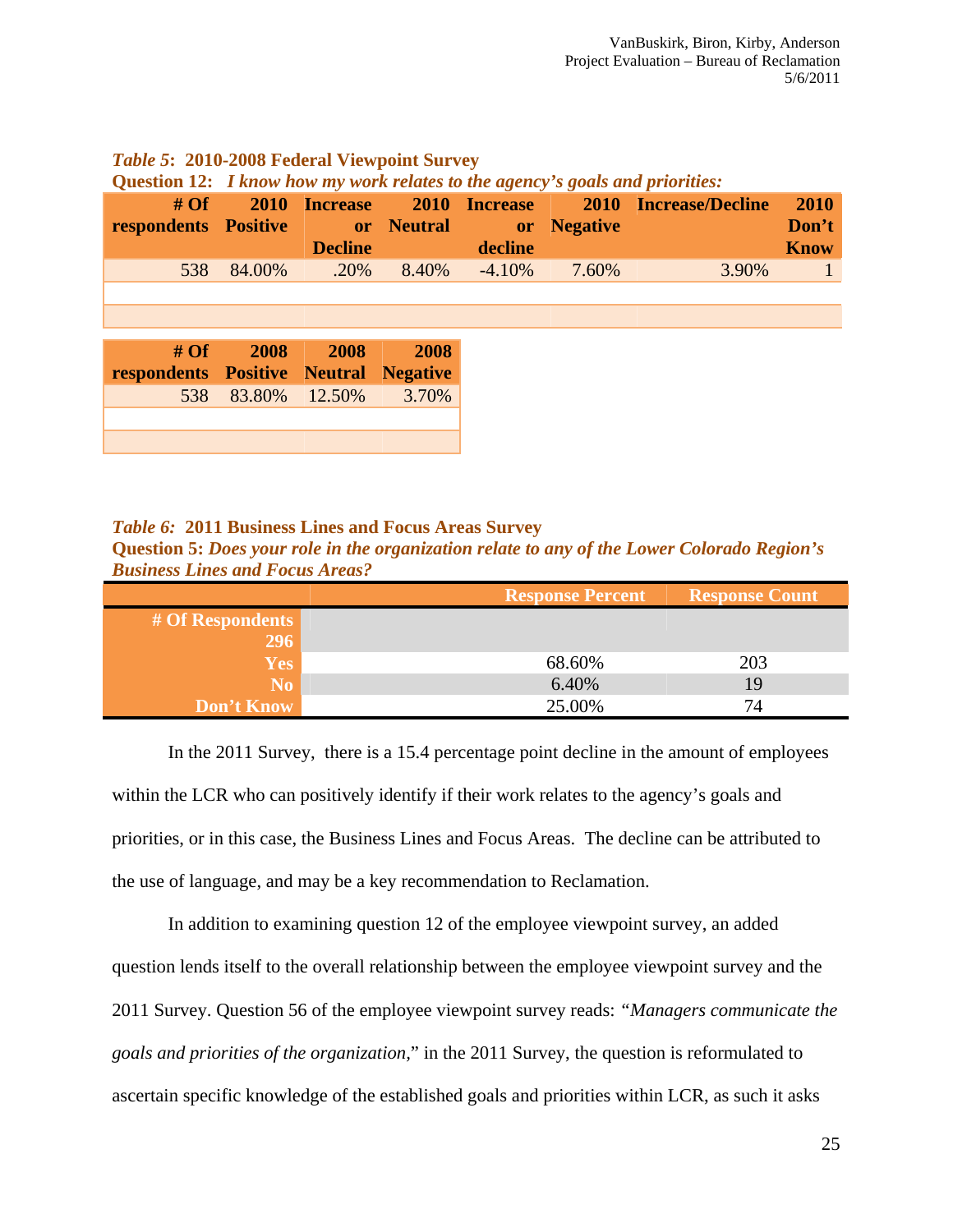*"Are you aware of the Business Lines and Focus Areas?"* The intention in this example, again,

is not to make a direct comparison, but find a commonality between responses in both survey

samples.

### *Table 7***: 2010-2008 Federal Employee Viewpoint Survey Question 56:** *Managers communicate the goals and priorities of the organization***:**

| <b>respondents Positive and Separate Service Service Service Service Service Service Service Service Service Service Service Service Service Service Service Service Service Service Service Service Service Service Service Ser</b> | <b>Decline</b>          | decline |                  |             | <b>2010</b><br>Don't<br><b>Know</b> |
|--------------------------------------------------------------------------------------------------------------------------------------------------------------------------------------------------------------------------------------|-------------------------|---------|------------------|-------------|-------------------------------------|
|                                                                                                                                                                                                                                      | 537 63.50% 4.50% 21.10% |         | $-3.40\%$ 15.40% | $-1.00\%$ 0 |                                     |
|                                                                                                                                                                                                                                      |                         |         |                  |             |                                     |

| # $Of$<br>respondents Positive Neutral Negative | <b>2008</b>       | <b>2008</b> | 2008   |
|-------------------------------------------------|-------------------|-------------|--------|
|                                                 | 538 59.00% 24.50% |             | 16.40% |
|                                                 |                   |             |        |
|                                                 |                   |             |        |

#### *Table 8:* **2011 Business Lines and Focus Areas Survey**

**Question 1:** *Are you aware of the Lower Colorado Region's Business Lines and Focus Areas?* 

|                  | <b>Response Percent</b> | <b>Response Count</b> |
|------------------|-------------------------|-----------------------|
| # Of Respondents |                         |                       |
| 306              |                         |                       |
| <b>Yes</b>       | 74.20%                  | つつつ                   |
| No.              | 25.80%                  | 79                    |

 This example shows a 10.70 percentage point increase in employee knowledge of the goals and priorities within the LCR of the Reclamation. The increase in knowledge can be a reflection of the campaign tool (more pointedly, the coasters) which the Reclamation provided to its employees. While the coasters are used as a visual aid to showcase the region's Business Lines and Focus Areas, it is a small piece of an overall greater communication puzzle. In part, the MPA student recommendations will consider the limitations of this current mode of communication. The coasters are an appealing and useful visual aid; however an expansion into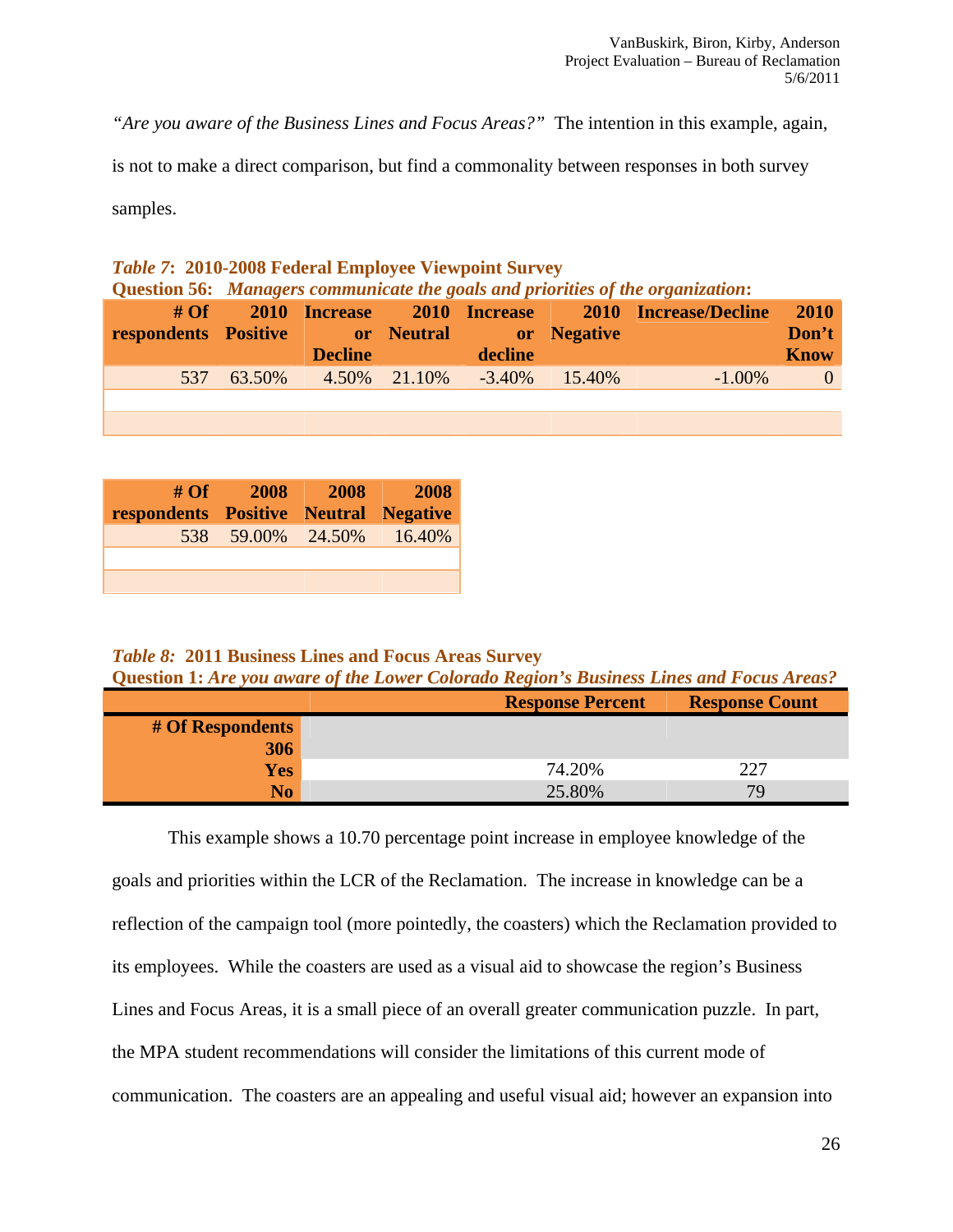additional visual aids and communication methods will increase employee awareness, and aid the Reclamation in the overall mission of their organization. To engage employees beyond the "*coaster"* it is worth to recall Peter Drucker's words:

"*Leaders communicate in the sense that people around them know what they are trying to do. They are purpose driven–yes, mission driven. They know how to establish a mission…*" (Karlgaard, 2004).

#### *2011 Business Lines & Focus Areas Survey: General Results*

 The all employee electronic survey was open for three weeks in March 2011. In total, 306 employee responses were collected out of 830 employees providing a 36.9% response rate. Of the 306 respondents, 96.1% (294) actually completed the survey. Of those who completed the survey, 18.6% were supervisors and 81.4% were non-supervisory employees. (Appendix J).

*Delivery Methods.* All respondent's answered survey Question 1 regarding whether or not they were aware of the Lower Colorado Region's Business Lines and Focus Areas. Of the respondent's, 74% expressed awareness, while 25.8% were not aware.

 A wide range of responses were received as to how the employee learned about the Business Lines and Focus Areas. No one skipped the question. The methods of delivery receiving the greatest response rate were:

- a. employee meetings (48.4%);
- b. through a supervisor (30.4%);
- c. through the Reclamation intranet (28.4% response rate); and
- d. E-mail (26.1%).

*Personal Utilization.* The majority of the respondents (61.1%) indicated they did not use the Reclamation intranet to get updates on Business Lines and Focus Areas. Over half of the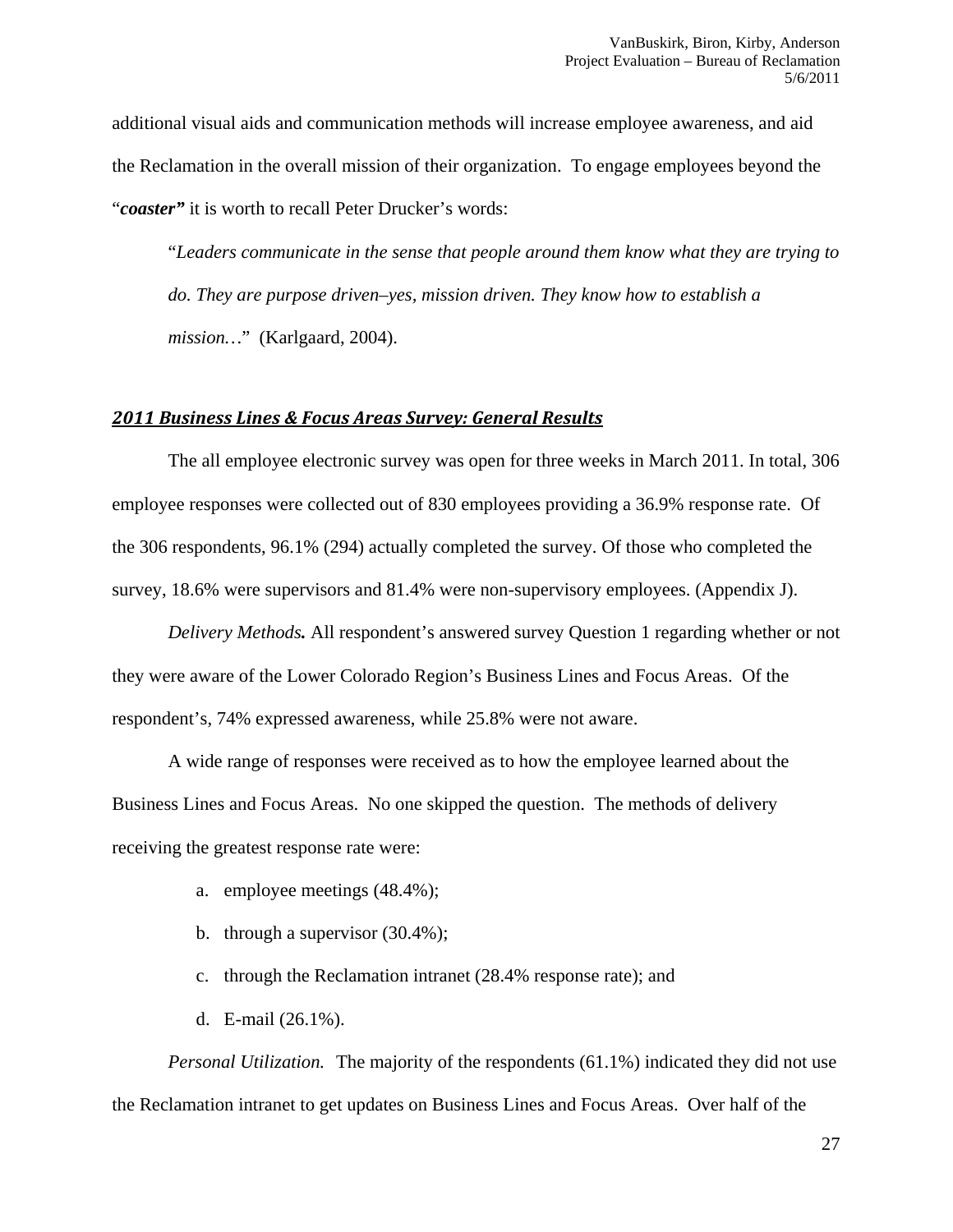respondents (53%) indicated that the Business Lines and Focus Areas were included in their performance evaluations.

*Organizational Role.* Of the individuals who responded "Are you a supervisor?" (O7), 295 answered the question, 11 skipped the question. Of those who responded, 55 indicated they were supervisors. All 55 respondents who indicated they were supervisors responded to the additional supervisor questions.

*Supervisor related questions*. Overall, the survey showed a significantly high degree of supervisors integrated the LCR's Business Lines and Focus Areas into their work areas and to staff. Significantly, the majority of supervisors (47/85.5%) have communicated the LCR's Business Lines and Focus Areas to his/her staff. Of the remainder, 6 supervisors have not; and 2 were not familiar with the Business Lines and Focus Areas.

 Staff meetings and performance appraisals were the two key methods of communication of the Business Lines and Focus Areas to staff. Staff meetings were ranked the highest method (70.9%) used by supervisors to communicate the Business Lines and Focus Areas to staff, performance appraisals (54.5%) ranked second, with E-mail (25.5%), Strategic Plan (21.8%) following. Three supervisors expressed not communicating the LCR's Business Lines and Focus Areas at all. Three more supervisors identified that they did not communicating the LCR's Business Lines and Focus Areas due to not being familiar with them.

 Survey results showed the majority of supervisors (45/81.8%) as having incorporated all or some of the LCR's Business Lines and Focus Areas into his/her employees' performance evaluations. Seven supervisors have not incorporated any of the LCR's Business Lines and Focus Areas into his/her employees' performance evaluations. Three supervisors have not incorporated any of the LCR's Business Lines and Focus Areas into his/her employee's performance evaluations due to not being familiar with them. This last group is likely the same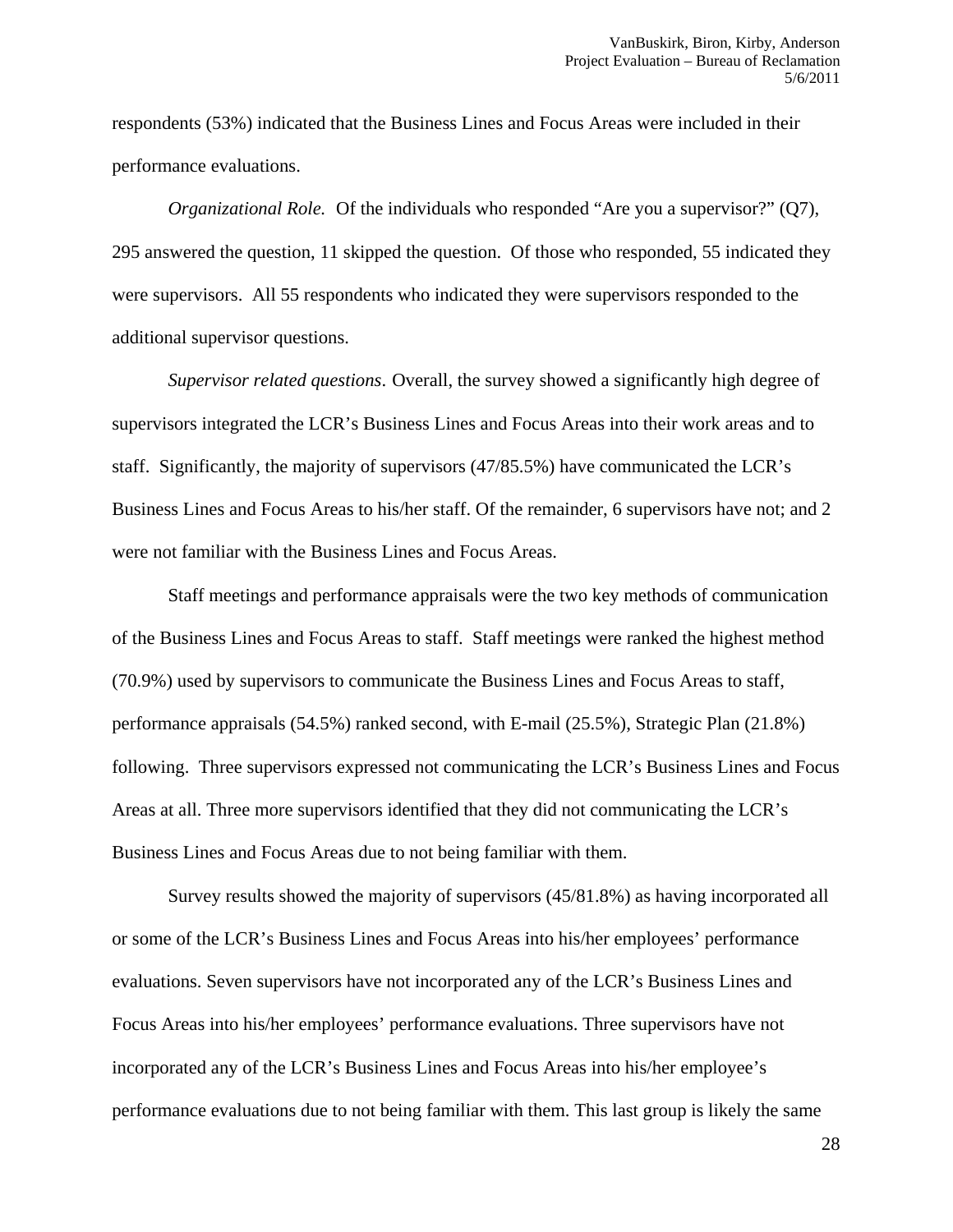three who did not communicate the Business Lines and Focus Areas due to not being familiar with them.

*Familiarization.* Most respondents (83%) expressed they were familiar with the Water Drop.

#### *2011 Followup Questionnaire: General Results*

 The 2011 Focus Group Questionnaire was provided to four randomly selected groups and consisted of 116 LCR employees. Of the 116 employees selected,s 56 responded actually attended a group providing a 49% response rate for the Questionnaire.

*Delivery Methods.* A wide range of responses were received, via the Questionnaire, as to how the employee learned about the Business Lines and Focus Areas. Unlike the survey, 9 respondents skipped the question. Employees were able to indicate multiple methods of delivery.

The methods of delivery receiving the greatest response rate were through:

- 1) the Regional Director and/or upper management (18.7%);
- 2) employee meetings (17.4%);
- 3) supervisor and Reclamation intranet delivery were tied (13.7%); and
- 4) e-mail (11.3%).

 *Personal Utilization*. The majority of the respondents (62.5%) answering the Questionnaire indicated they did not use the Reclamation intranet to get updates on Business Lines and Focus Areas.

*Organizational Role*. No questions relating to organizational role were asked on the Focus Group Questionnaire.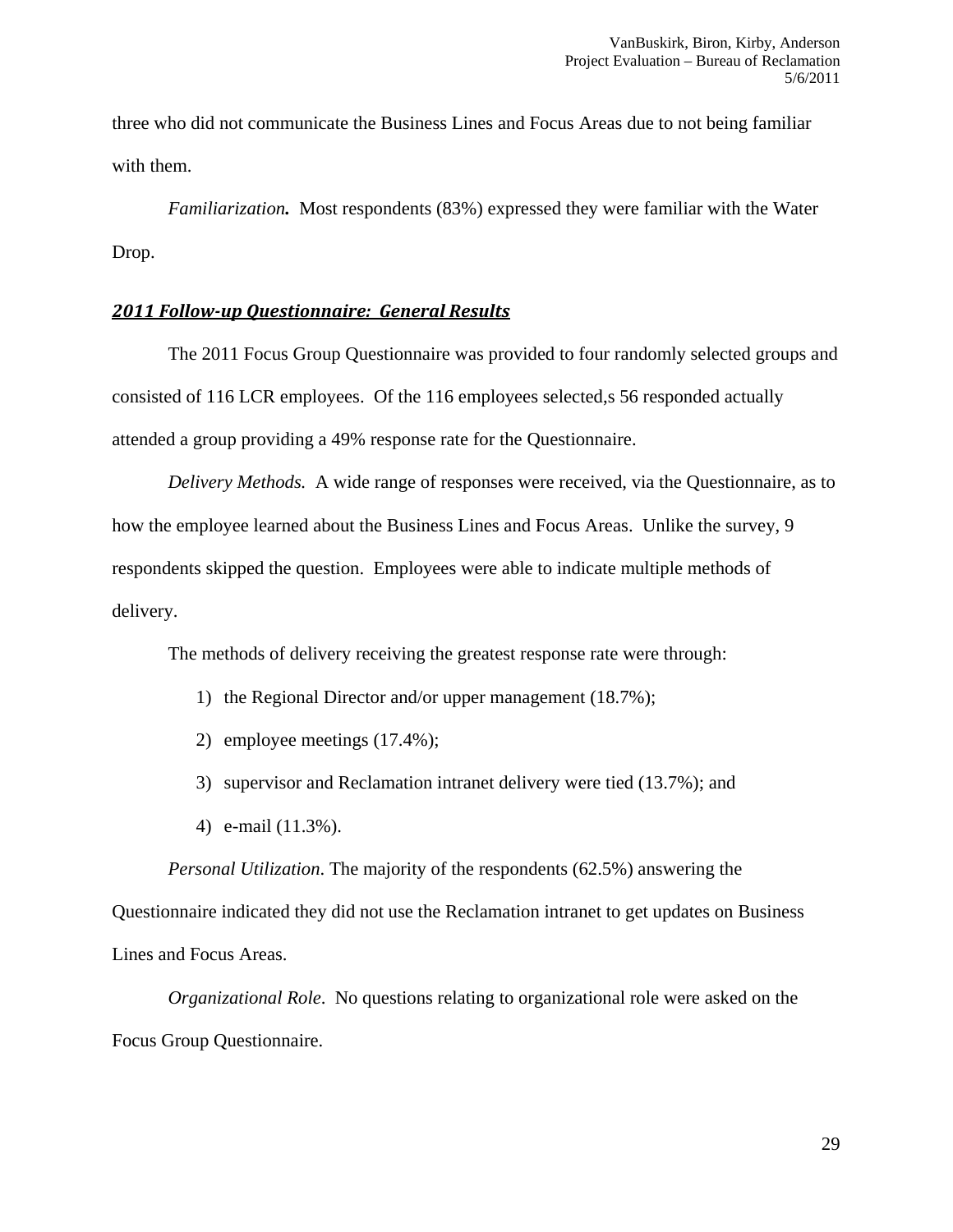*Familiarization.* Like the Web survey, most follow-up questionnaire respondents (94.6%) expressed familiarity with the Water Drop.

 *General survey questions.* Additional expansion questions relating to the Water Drop and what respondents considered the most effective mode(s) of communication within the LCR will be discussed in the Findings, Conclusions and Correlations section of this report.

 Insight as to whether or not the respondent to the Questionnaire also completed the Web survey. All respondents answer this question, 58.9% of which indicated they had also completed the Web survey. It was found that the overwhelming majority had completed the Web survey because they were requested or encouraged to by management. If the respondent had not, the reason was due to time constraints or other work taking precedence. Overall, it was clear that employees were interested in communicating with management regarding work related matters.

#### *2011 Business Lines & Focus Areas: Findings, Conclusions & Correlations*

*Delivery Methods.* Employee Knowledge. Statistically, there was a good correlation between the Web survey and Questionnaire with regard to the general awareness of the LCR's Business Lines and Focus Areas. 74.2% of participants in the Web survey responded positive awareness, while 78.6% of the participants in the focus group responded positive awareness, providing only a 4.4% difference between the two response percentages. (See Appendix L, Comparison Tables: Delivery Methods Q1).

*Agency communication strategies*. The top four responses in the Web survey and Questionnaire were very similar in ranking the top delivery methods of learning about the Business Lines and Focus Areas. Employee meetings, supervisors, Reclamation Intranet and email were among those that ranked the highest overall.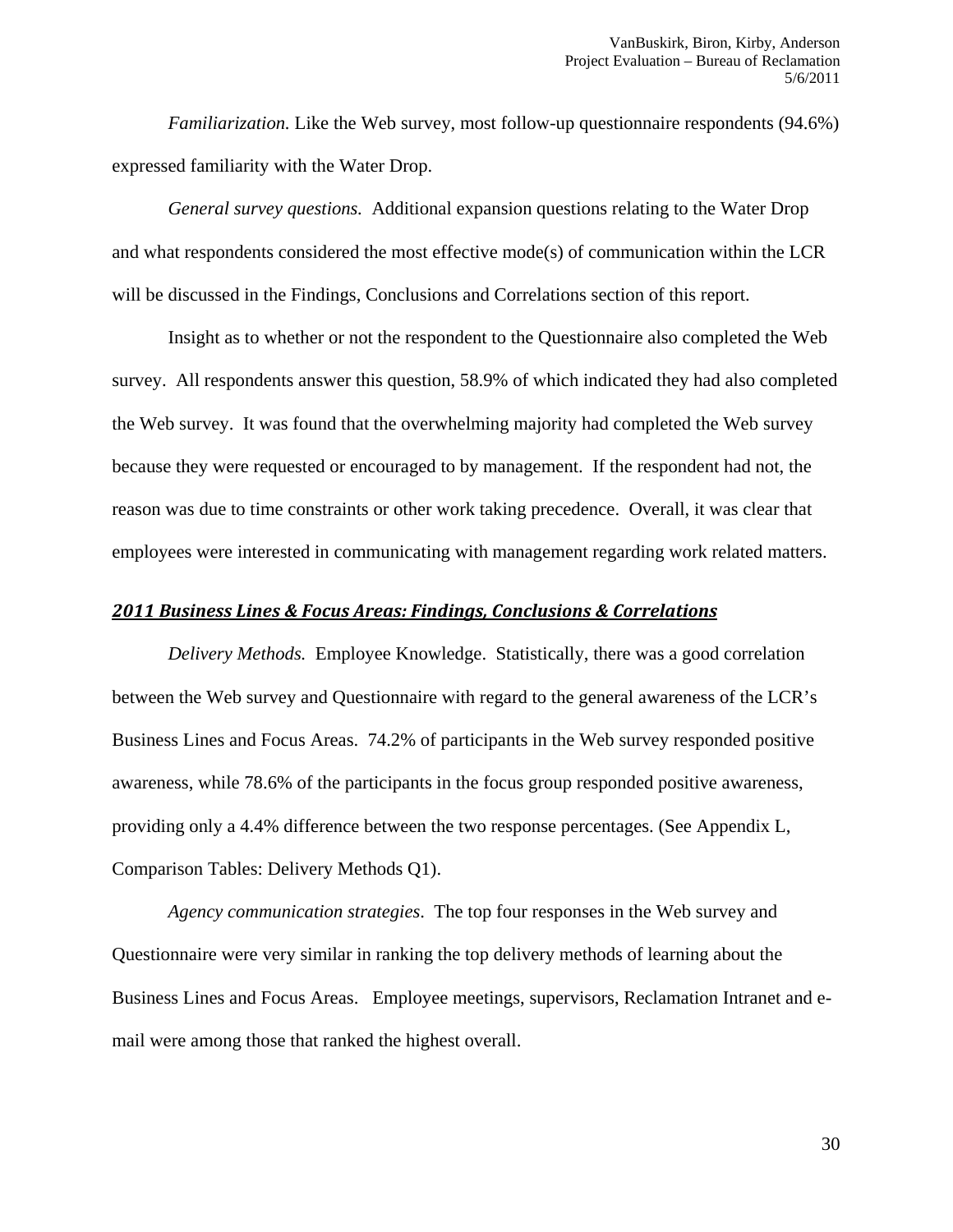The number one response recorded for delivery of information regarding Business Lines and Focus Areas in the Web survey was through employee meetings. The number one response recorded through the focus groups was Regional Director/Upper management. Interestingly, learning through the Regional Director Newsletter was ranked 5th at 19.3% in the Web survey. Here, a direct comparison in ranking could not be made between the Web survey and Questionnaire. This is because the Web survey provided only a response for "Regional Director Newsletter" and no "Upper management" selection option was available. It is possible that upper management conveyance may be inferred in "other" delivery methods such as management meetings, regional director meetings, etc. which could make the percentage higher in the Web survey.

 Important to note is a significant percentage of respondents in the Web survey indicated no awareness of Business Lines and Focus Areas. This response ranks 6th of all responses available. In the Focus Group, only 3.8% of respondents expressed no awareness. All participants in the Web survey responded to this question, while 11.3% of the Focus Group did not. (See Appendix L, Comparison Tables: Delivery Methods Q2).

*Personal Utilization.* There was a strong correlation between the on-line survey and the Focus Group Questionnaire that the Reclamation Intranet was not used by most employees to get updates on Business Lines and Focus Areas. In fact, the Reclamation intranet was showed to not be utilized by 61.1% of respondents in order to learn about, or update their knowledge of the agency Business Lines and Focus Areas. This presents an interesting question as the Reclamation intranet was touted as the third highest ranking delivery method in the Web survey and was validated by the follow-up survey which provided the same ranking. It is possible that the discrepancy may lay in that respondent may have originally learned of the Business Lines and Focus Areas from the intranet, however never returned to obtain updates, if and when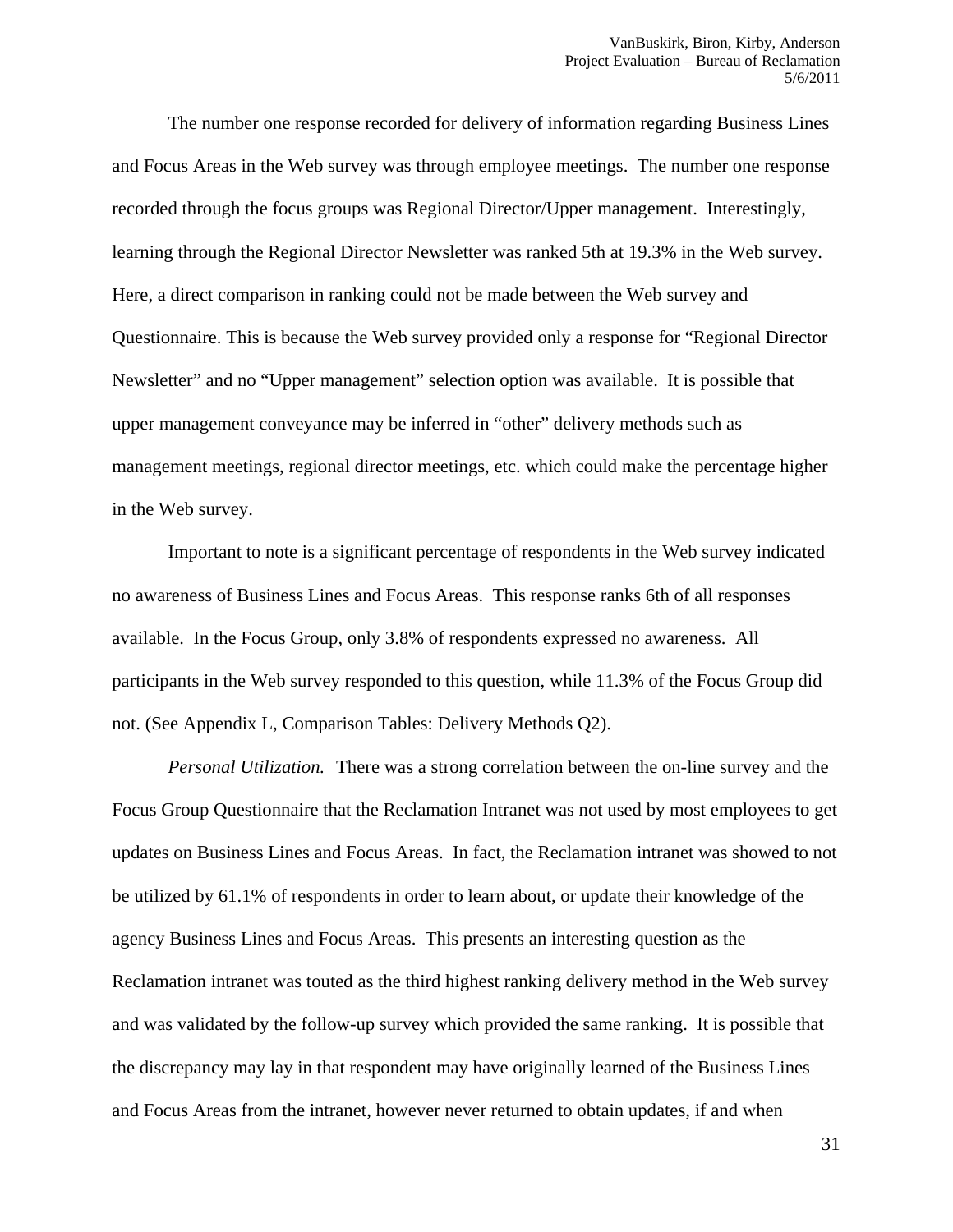available.

 The Regional Director requested that all employees have at least one performance element aligned to one Program Goal for the 2009 performance cycle. Supervisors were expected to make changes to performance plans as necessary to meet the alignment (See Appendix C). It would be expected that the element(s) would carry over to future years. Only a little over half of the 2011 Web survey respondents (53%) indicated that LCR's Business Lines and Focus Areas were included in their performance standards. This correlates somewhat closely with the 58.9% of the focus group respondents who answered affirmatively. 19.6% of Web survey respondents, and 10.7% of follow-up questionnaire respondents indicated the Business Lines and Focus Areas were not included in their performance standards, and an even higher percentage (27.4% Web survey, 30.4% follow-up questionnaire respondents) indicated they "Don't Know" (See Appendix L, Comparison Tables: Personal Utilization, Q4).

*Organizational Role.* Analysis shows positive findings when looking at supervisors and communication of the LCR's goals and priorities to staff. The majority of supervisors have communicated the LCR's goals and priorities to staff (85.5%), and a majority has incorporated the goals and priorities in their staff's performance evaluations (81.8%). Key methods of communications for supervisors are through staff meetings and performance appraisals. Unfortunately, analysis of the data elements shows that not all supervisors are familiar with the Business Lines and Focus Areas. This is problematic as, if there isn't any awareness, the goals and priorities cannot be communicated to all LCR employees and integrated into performance evaluations for those same employees.

*Familiarization.* Positively, familiarity with the Water Drop concept and tool was found to be very high. The Web survey yielded and 83% acknowledgement of familiarity, while the respondents to the follow-up questionnaire yielded an even higher acknowledgement of 94.6%.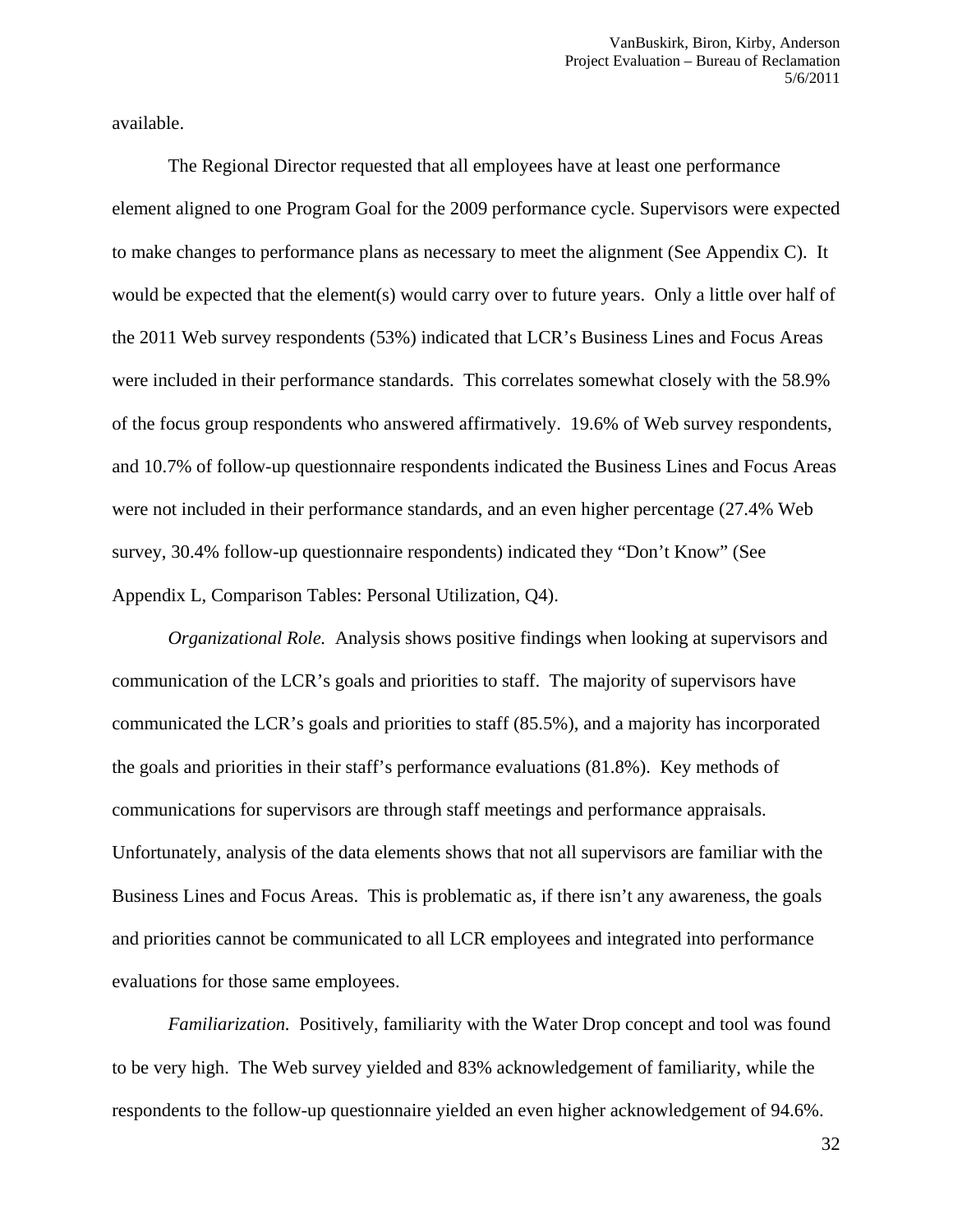The follow-up questionnaire yielded significant insight as to what the Water Drop means to employees. Business lines, mission, focus areas, function/role, goals and priorities placed highest on the list evidencing a strong connection between these areas and what the visual tool was meant to represent. This finding suggests the Water Drop visual tool's purpose for the organization has been met so far as it communicates what it intended.

 When it came to responding to how the respondent applies the Water Drop to his/her daily operations within Reclamation, 17.86% of the respondents simply skipped the question. This may lead one to assume that the respondent wasn't able to grasp the relationship or perhaps did not know how to respond. Less than half of the respondents (48.21%) felt the Water Drop connected to their goals and priorities or job function, and 33.9% felt no connection existed at all. (Appendix K, Q9). In this aspect, greater attention needs to be paid in communicate the nature of the relationship of the Water Drop and its meaning to the employees role in the organization.

 When looking at line of sight familiarity with the Water Drop it was clearly evident respondents had significant knowledge and recognition of the visual tool. The Water Drop coaster was the single most cited reference, with building displays and poster coming in a distant second. (Appendix K, Q10). As stated previously, although the coaster is a successful visual aid, expansion into additional visual aids (perhaps more posters, mugs, use as an intranet logo) could increase employee awareness and support Reclamation in the overall mission of their organization.

#### **Limitations**

As with any collaborative process, basic limitations were identified in this project. In particular, during the survey development stage, questions were strategically designed to limit bias. For example, Question 11 of the 2011 Business Lines and Focus Areas Survey was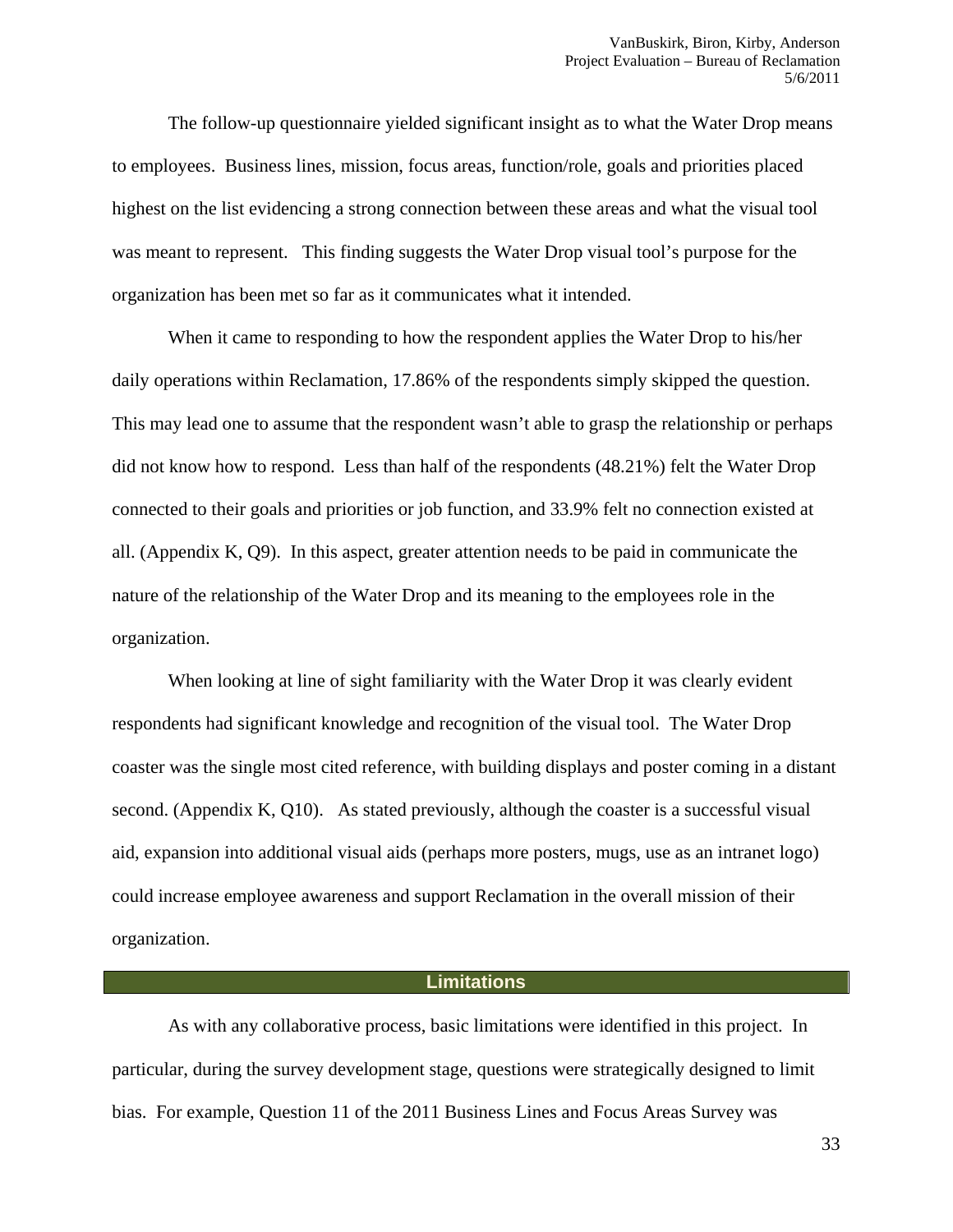purposely placed at the end of the survey. This particular question asked respondents if they were aware of the visual aid the Reclamation utilizes to tout their Business Lines and Focus Areas. In asking this question too soon, the project risked the ability to find a true measure of employee knowledge. Instead, question sequence was reversed, and the survey asked respondents if they were aware of the Business Lines and Focus Areas as the first question. Although the questions are essentially one in the same, the responses will show the number of employees who can successfully connect the Water Drop visual aid to the Business Lines and Focus Areas of the LCR.

Differing levels of knowledge within the agency proved to be a significant limitation when requesting proper approval to disseminate the 2011 Business Lines and Focus Areas Survey. Electronic messages sent to directors and assistant directors pointedly displayed the lack of agency-wide knowledge of the Reclamation's goals and priorities. This lack of knowledge presented several challenges as approvals were acquired, and survey questions were reformulated.

Further, the MPA students did not collaborate in the creation of an introductory e-mail sent to LCR survey respondents. This message accompanied a link to SurveyMonkey<sup>TM</sup> with instructions to complete the 2011 Business Lines and Focus Areas Survey and provided preliminary information on the Water Drop initiative and its importance to the agency. Initially, the MPA team was concerned over the inherent bias this introduction may have incorporated into the survey. However, as the project moved through the process, the MPA team recognized that the overall project goal is to measure and improve employee knowledge of the Business Lines and Focus Areas. Therefore, if employees learned of this information while reading the introductory message, it was one more method that Reclamation leadership could use to achieve its overarching goal. However, there are still limitations in the collaboration piece of this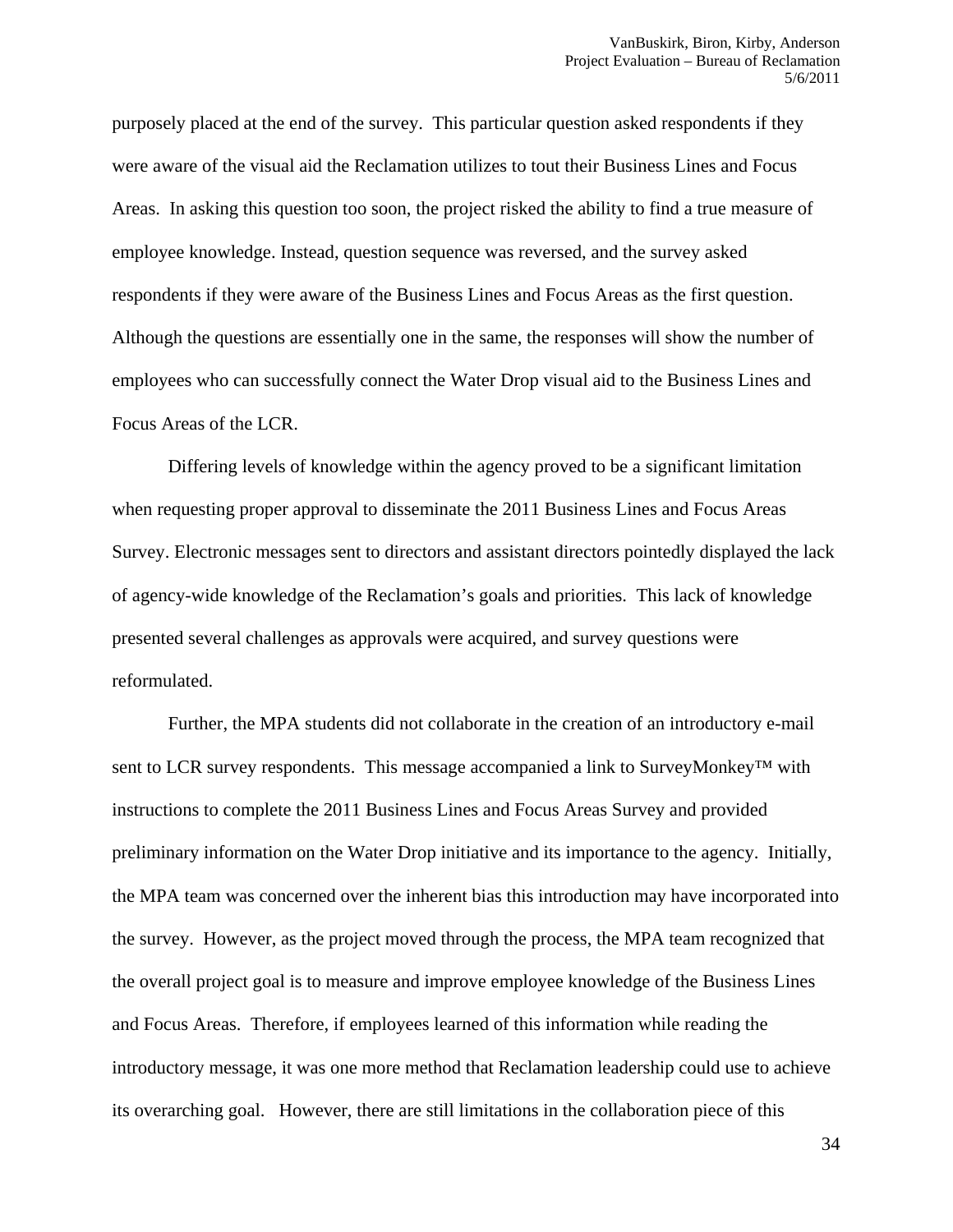process and MPA student input during the development of this message could have generated higher responses, (i.e. appealing to a variety of respondents in different manners), and provided a true partnership in all relevant steps of the survey process.

Lastly, a common "attribute often associated with tall hierarchies is timidity and caution on the park of subordinates who fear criticism from superiors and thus hesitate to pass unpleasant information up the line" (Perrow, 1986, p. 33). This phenomenon is likely present in any agency of the federal government and an employee group with 830 people in it is certainly not immune. As such, regardless of the level of anonymity built into the process, there are likely still employees in the organization who practice "timidity and caution" at all times when on the job, especially when they are using government computers, and it is likely these employees were not completely forthright in their responses.

#### **Recommendations**

Recommendations will be presented directly to the Reclamation staff/directors as a culmination of this project. This presentation will include overall 2011 Business Lines and Focus Areas findings and results of the follow-up (in person) survey.

The primary recommendation is to share the results of the surveys with all employees. The pattern in responses, particularly the open-ended answers in the follow-up survey, indicate employees "want to contribute" to the overall mission of their organization. As such, employees, as major stakeholders in this process, will find greater satisfaction in learning how their responses will shape future changes/improvements.

Second, as identified during the early stages of the project development, a communication system needs to be established to serve as a pipeline of information to all employees within the Reclamation. Survey question number three and follow-up survey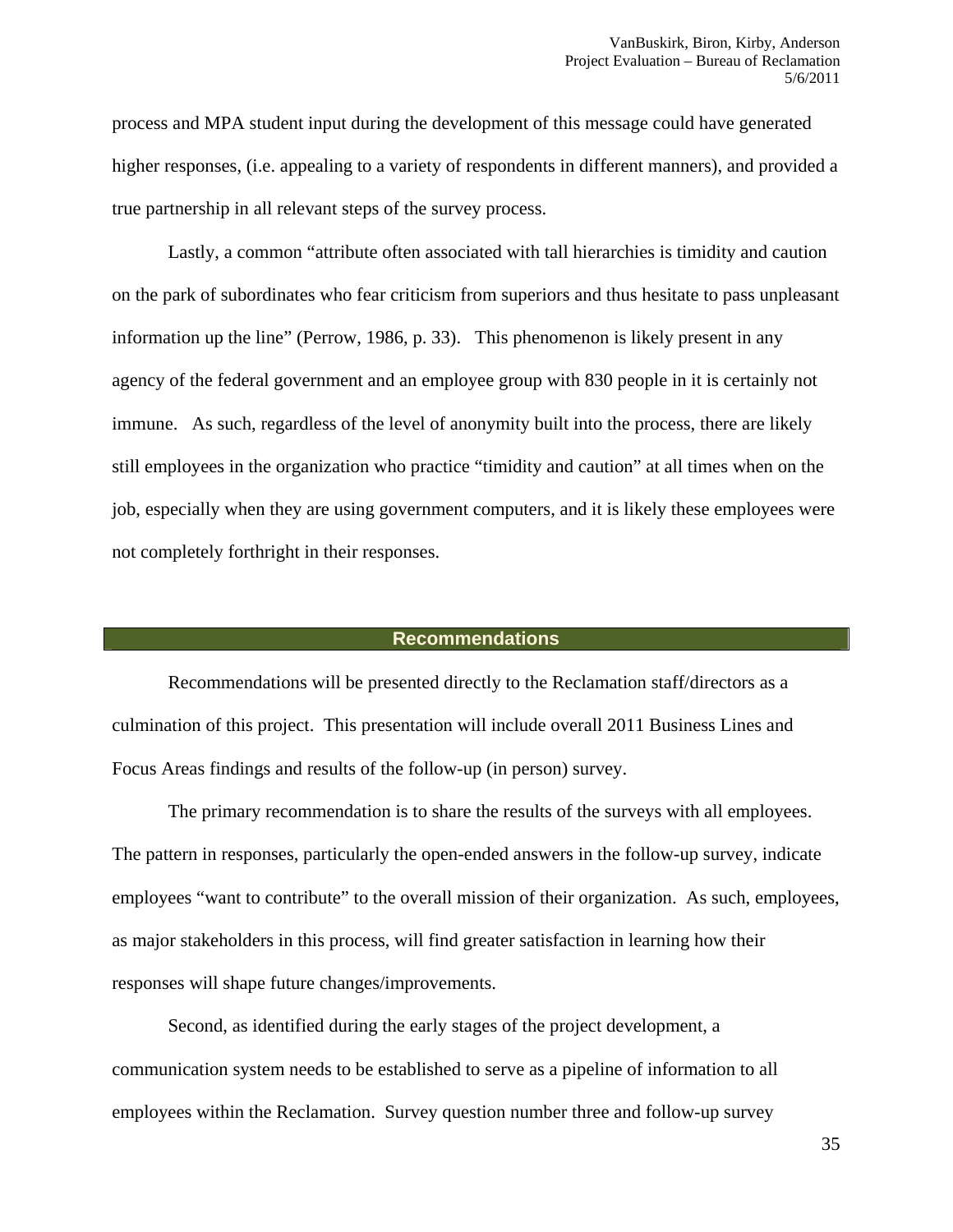question number twelve both address the need to identify a list of the top communication methods and in both surveys, employee meetings, supervisors, the intranet, and e-mail were ranked as the top methods for delivering the message. A fifth high-ranking option not included in the electronic survey but written-in repeatedly in the questionnaire was Regional Director/Upper Management. Capitalizing on these methods in the communication plan will maximize results and it is recommended that LCR leadership request a second phase of this project to develop a communication plan based on the survey and questionnaire results.

Third, in the survey and follow-up questionnaire administered during this project, one question directly asked employees to align their work to the Business Lines and Focus Areas (if possible). The importance of this question was discovered during the data analysis and follow-up questionnaire phase when it became clear that the mere presentation of this question to employees raised their awareness of the program. Further, Hence, it is our recommendation that the 2011 Business Lines and Focus Areas Survey be made a longitudinal measure that is administered on an annual basis to capture growth in the areas of employee knowledge, communication methods and overall utilization of the Business Lines and Focus Areas.

Fourth, Reclamation leadership communicated the desire to utilize program goals to measure performance standards in order to address a growing need to identify and connect to work outputs to agency goals and priorities. This has become imperative to the success of employees. Therefore, as well as being posted on the agency intranet, the strategic plan that was redesigned in 2009 to align with the Water Drop should be distributed to all employees along with their performance standards and a discussion by their supervisor about where they fit in the organization. This will provide an immediate connection between day-to-day work and the larger organization. The strategic plan is an excellent tool that specifically combines work projects with the overarching goals and priorities of the Water Drop and provides employees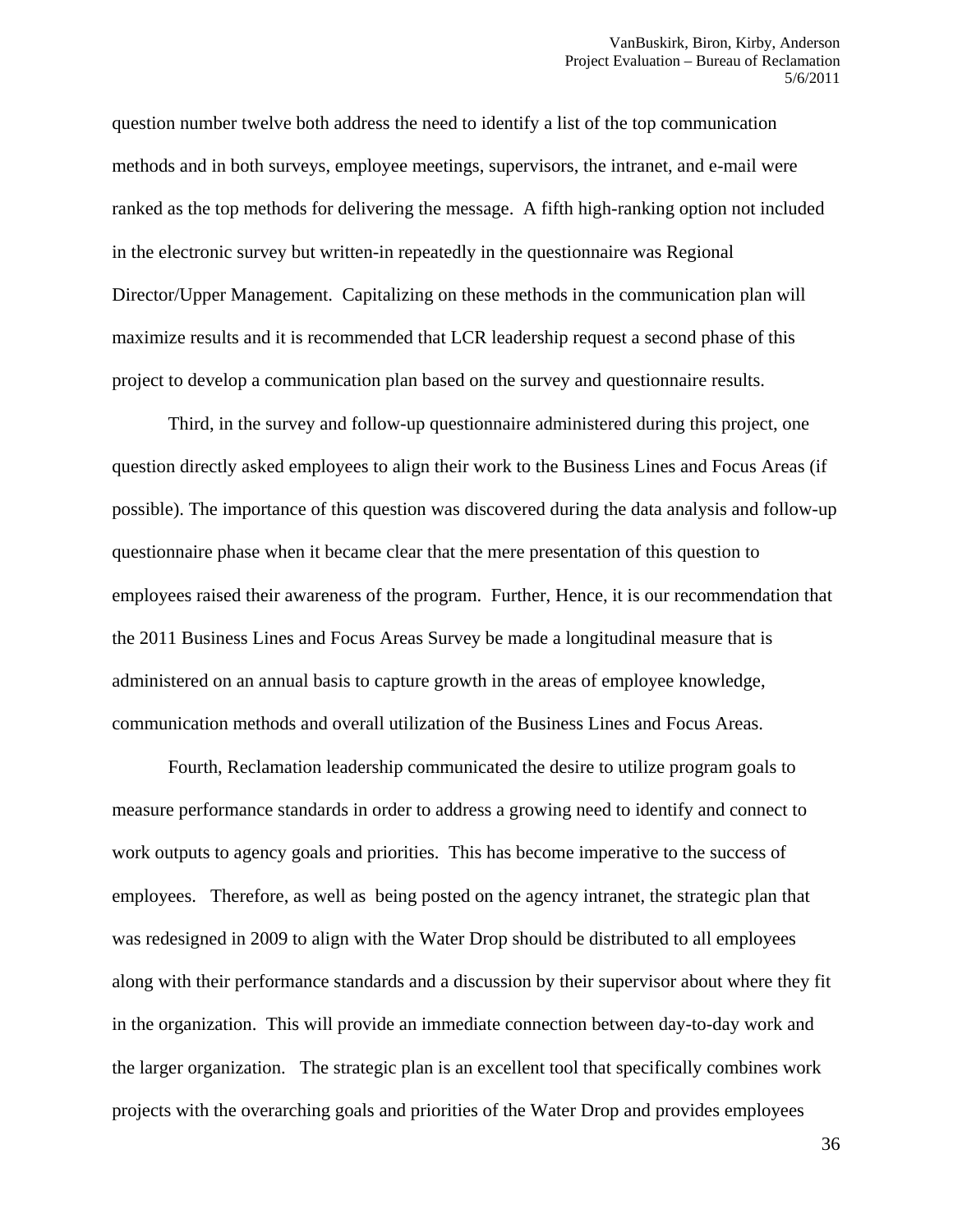with more in-depth knowledge about what is expected. Although this plan is shared on the intranet, its importance would be further emphasized if a hard copy would be presented directly to all employees..

Fifth, the LCR currently employs the use of a Water Drop as a visual aid to help deliver the goals and priorities of their organization. It is our recommendation that its current use continue; however, a more extensive campaign is necessary. Along with the tangible pieces (i.e. coasters), the Water Drop can be made part of all publications, newsletters, intranet postings and other documents utilized. Inclusively, a definition key is needed for each section of the Water Drop (i.e. leadership, mandates, etc.) to help bridge the current gap in employee knowledge of the goals and priorities, and the image should be modified to include an overarching statement connecting it to the larger mission of the organization. Once the definition key is added to the visual aid, posters in work areas should be made visible to all employees.

#### **References**

- Bureau of Reclamation (2011). "Bureau of Reclamation Home Page." Retrieved April 23, 2011 from: http://www.usbr.gov/.
- Bureau of Reclamation (2011). "Bureau of Reclamation About Us." Retrieved April 23, 2011 from: http://www.usbr.gov/main/about/.
- Bureau of Reclamation (2011). "Bureau of Reclamation Quick Facts." Retrieved April 23, 2011 from: http://www.usbr.gov/facts.html.
- Bureau of Reclamation (2011). "Hoover Dam, Frequently Asked Questions and Answers: The Dam." Retrieved April 23, 2011 from: http://www.usbr.gov/lc/hooverdam/faqs/damfaqs.html.
- Bureau of Reclamation (2011). "Welcome to the Bureau of Reclamation's Lower Colorado Region." Retrieved April 23, 2011 from: http://www.usbr.gov/lc/.
- Bureau of Reclamation (2011). "The United States Department of the Interior Budget Justifications." Retrieved April 23, 2011 from: http://www.usbr.gov/budget/2011/2011Budget.pdf.
- Karlgaard, R. (2004, November 19). "*Peter Drucker on Leadership*." Forbes. Retrieved May 6, 2011 from: http://www.forbes.com/2004/11/19/cz\_rk\_1119drucker.html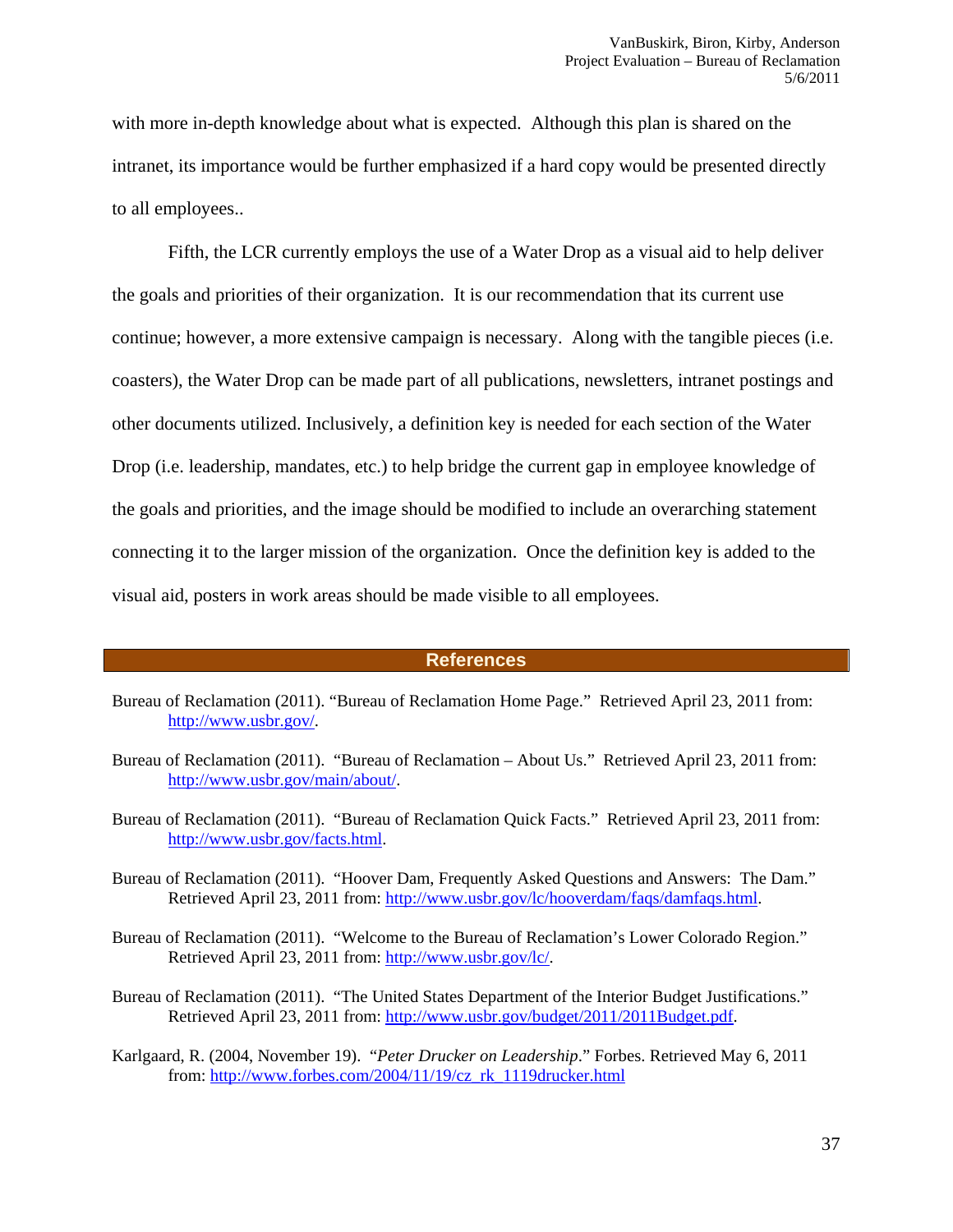- National Park Service (2011). "Three Historic Nevada Cities, Carson City, Reno, Virginia City; a National Register of Historic Places Travel Itinerary: Senator Francis G. Newlands House." Retrieved April 23, 2011 from: http://www.nps.gov/nr/travel/nevada/sen.htm.
- Office of Personnel Management (2010). "U.S. Office of Personnel Management Ensuring the Federal Government has an effective civilian workforce." Retrieved December 3, 2010 from: http://www.fedview.opm.gov/2010/.
- Office of Personnel Management (2011). "*Government Unweighted Results: Leadership, Items 53-62."* Retrieved May 5, 2011 from http://www.fedview.opm.gov/2010/Reports/ResponsePCT.asp?AGY=ALL&SECT=5
- Office of Personnel Management (2011). *"2010 Federal Employee Viewpoint Survey: Report by Agency."* Retrieved May 5, 2011 from http://www.fedview.opm.gov/2010FILES/2010\_Report\_by\_Agency\_pt2.pdf
- Perrow, C. (1986). *Complex Organizations, a Critical Essay.* New York, NY: Random House.
- Rossi, P.H., Lipsey, M.W., & Freeman, H.E. (2004). *Evaluation: A Systematic Approach* (7<sup>th</sup> ed.). Thousand Oaks, CA: Sage Publications, Inc.
- Schutt, R.K. (2009). *Investigating the Social World: The Process and Practice of Research, 6th Edition.*  Thousand Oaks, CA: Pine Forge Press.

Simon, H.A. (1957). *Administrative Behavior* (2<sup>nd</sup> ed.). New York, NY: Macmillan.